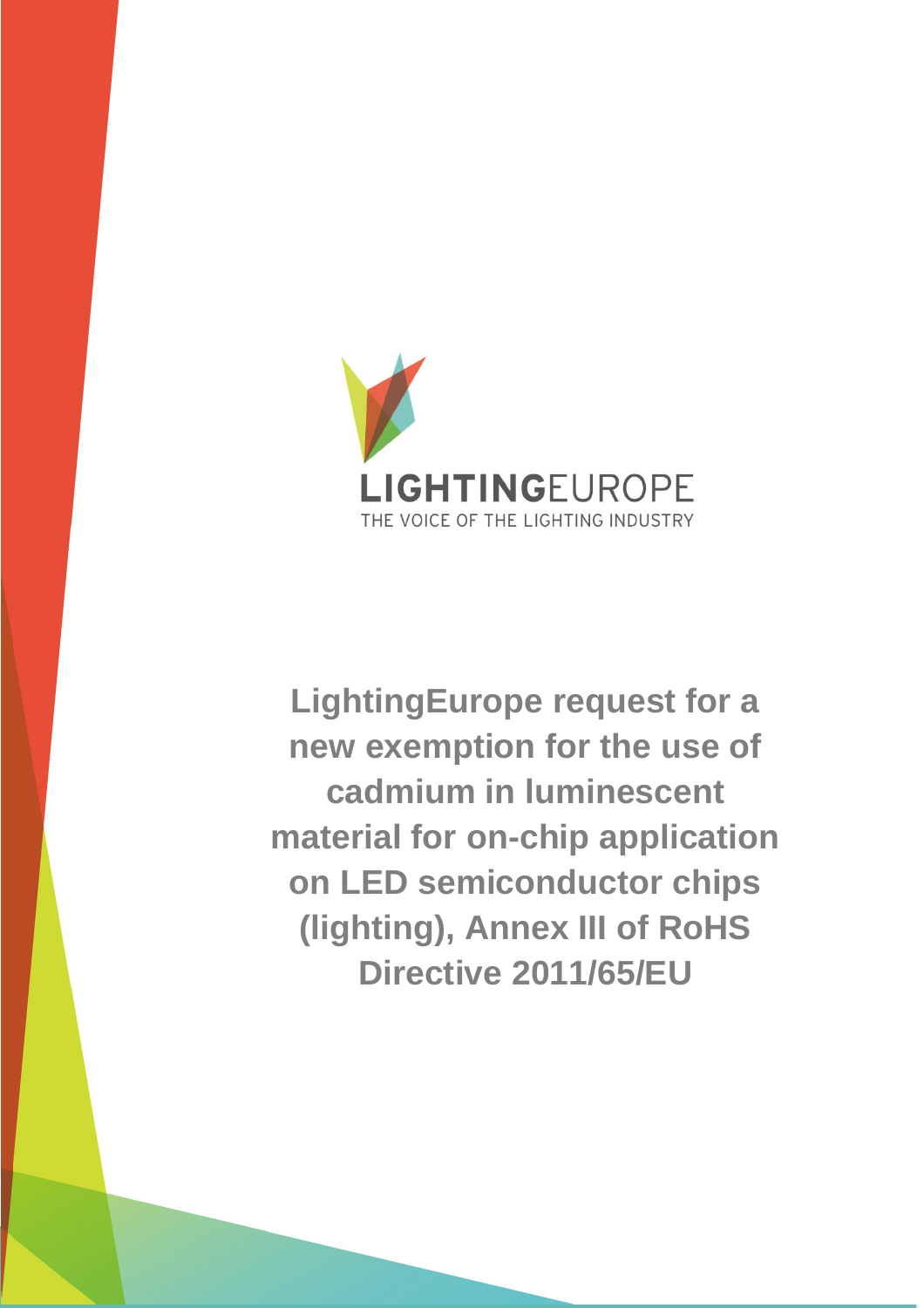## **1. Name and contact details**

## **1) Name and contact details of applicant:**

| Company:<br>LightingEurope     | Tel.: +32471028322                                           |
|--------------------------------|--------------------------------------------------------------|
| Name: Ourania Georgoutsakou    | E-Mail:                                                      |
|                                | ourania.georgoutsakou@lightingeurope.org                     |
| Function:<br>Secretary-General | Address: Blvd. Auguste Reyers 80, 1030<br>Brussels, Belgium. |

# **2. Reason for application:**

Please indicate where relevant:

 $\boxtimes$  Request for new exemption in: ANNEX III

Request for amendment of existing exemption in

Request for extension of existing exemption in

Request for deletion of existing exemption in:

 $\Box$  Provision of information referring to an existing specific exemption in:

| $\Box$ Annex III | $\Box$ Annex IV |
|------------------|-----------------|
|------------------|-----------------|

No. of exemption in Annex III or IV where applicable:

Proposed or existing wording:

Duration where applicable:

Other: \_\_\_\_\_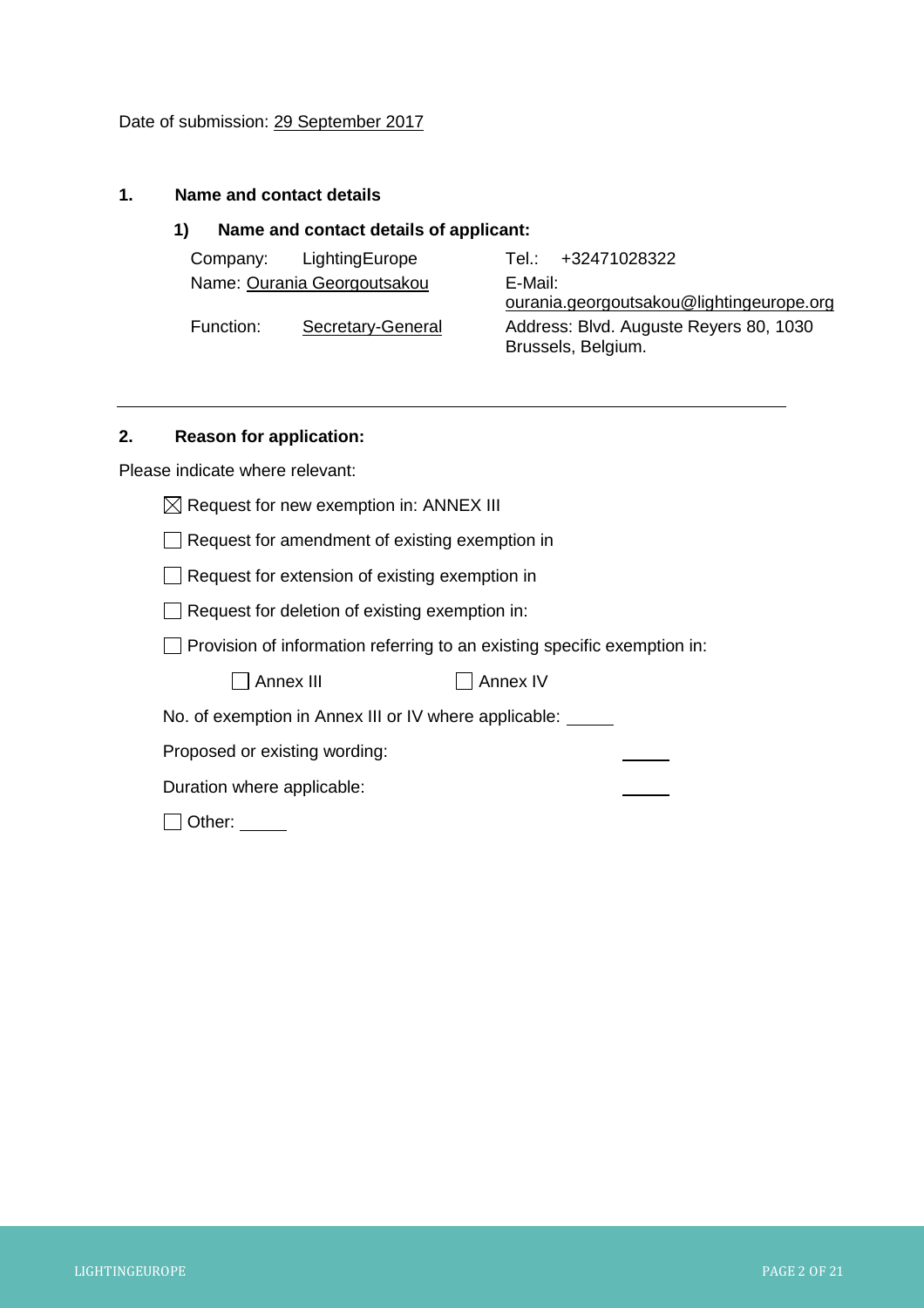## **3. Summary of the exemption request / revocation request**

Applicant requests a new exemption under the RoHS Directive (2011/65/EU) for the use of cadmium in luminescent material for on-chip application on LED semiconductor chips, to be added to Annex III of the aforementioned Directive. This specific use of cadmium will enable significant energy savings.

This request is submitted as per the recommendation of Oeko Institut to clarify the questions that could not be answered during the assessment of the request to extend RoHS exemption 39 in Annex III (Gensch, et al., 2016). It was recognized by Oeko Institut that the use of cadmium provides energy saving benefits in certain applications, but an exemption could not be phrased as insufficient information was available to accurately limit the scope (Gensch, et al., 2016). In the Commission Delegated Directive of August 7, 2017 it is indicated that "*it is always possible to submit a request for exemption in the future when information is available for applicants to demonstrate that cadmium-based specific illumination applications have benefits over other light source alternatives, so to meet one of the criteria for RoHS exemptions*" 1 .

For this reason, we are in this new exemption request proposing an exemption (wording) that is more narrowly limited to the specific use of this new technology in LED semiconductor chips.

The wording for the new exemption is proposed as follows: "Cadmium (<1000 ppm) in luminescent material for *on-chip* application on LED semiconductor chips for use in lighting applications of at least CRI 80."

### *Introduction to luminescent material*

Conventional solid-state lighting technology is based on blue LEDs exciting a garnet and red phosphor (phosphorescent light downconverter) to generate green, yellow and some red light, which is mixed to form white light for illumination purposes. To bring LED illumination closer to the high color quality of incandescent light sources it is necessary to add a significantly higher amount of red phosphor of longer wavelengths to produce the warm tones missing from the garnet phosphor spectrum. The broad spectrum of conventional red phosphors causes a large drop in luminous efficacy as the emission further reaches deep red and infrared wavelengths where the eye sensitivity is low. Similar to incandescent bulbs, a significant part of the generated light is wasted as infrared radiation. One of the key R&D priorities of the LED industry is therefore to develop new high efficiency, narrow line-width downconverter materials, of which quantum dot luminescent material is the most promising technology currently available.

Quantum dots (QDs) are a relatively new material class that, like phosphors, downconvert light from higher energy wavelengths of typically blue light to lower energy wavelengths in the visible and near-IR. Key characteristics of quantum dots are their potentially very high efficiency, their narrow emission spectrum, and that their emission wavelength can be accurately tuned across the entire visible spectrum. The narrow emission spectrum prevents the needless generation of invisible infrared radiation (see [Figure 1\)](#page-3-0). No other downconverter exists which exhibits narrow emission (<40 nm full width at half maximum, or FWHM), is wavelength-tunable to within 1 nm, and has very high photoluminescence quantum efficiencies, both at room temperature and LED operating temperatures. These features make QDs ideal to be used in improving the performance and energy efficiency

<sup>1</sup> Commission Delegated Directive - C(2017)5446/941186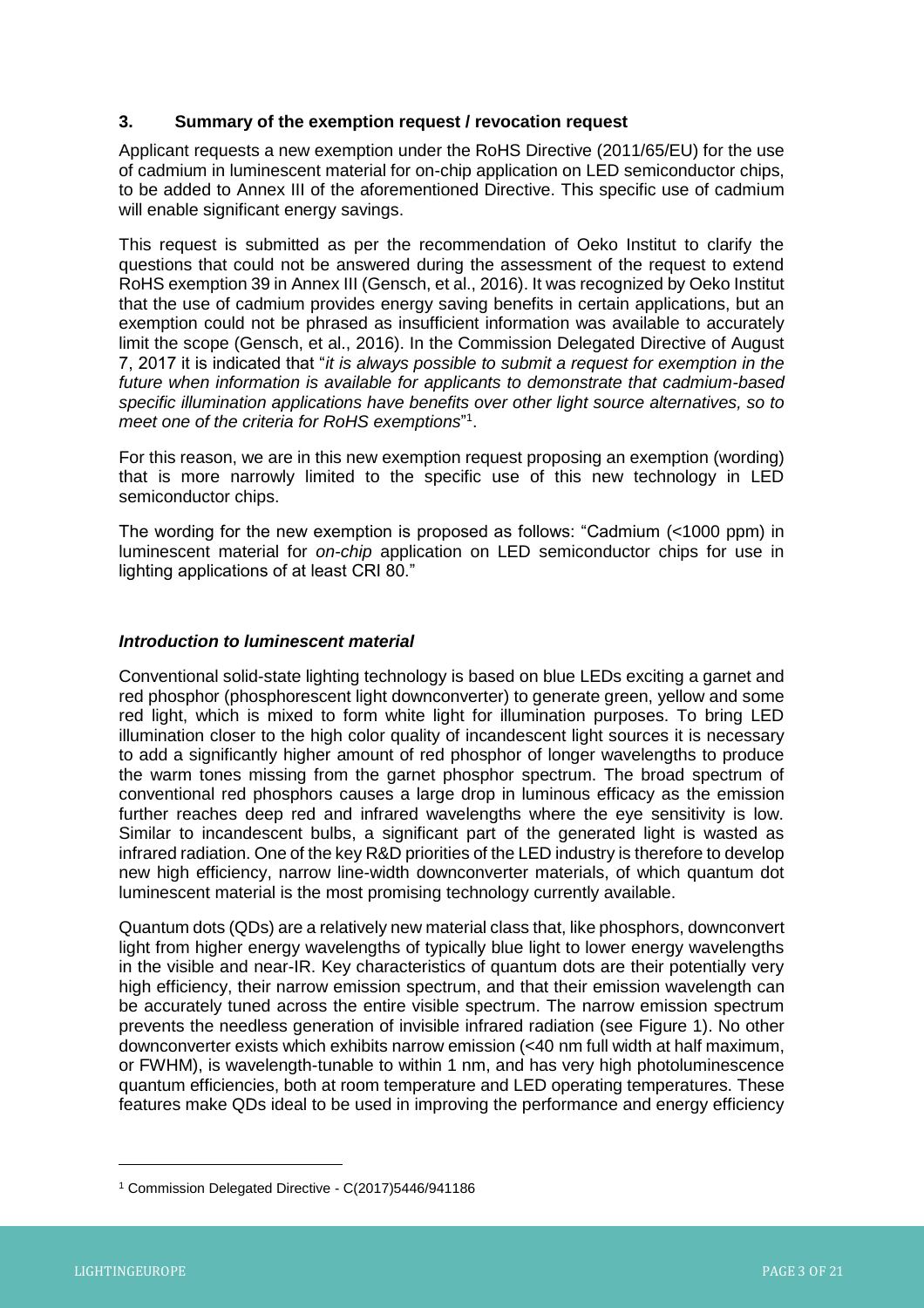of today's white phosphor-converted LEDs by replacing one or more of the phosphors used as a light downconverting elements.

At the moment, the only type of quantum dot that can be used in an on-chip configuration and has the aforementioned advantageous properties is a cadmium (Cd) containing quantum dot. The quantum efficiency and reliability under on-chip operating conditions has not been resolved for alternative non-cadmium materials. Cadmium is a component in II-IV semiconductor quantum dots (typically based on CdSe or CdS) and is used in the quantum dot core or quantum dot shell.

The use of Cd-containing Quantum Dots in on-chip LED applications will enhance the luminous efficacy of LEDs by 10-20 % (based on CCT and CRI) above best-available conventional phosphors. This provides significant energy savings that clearly outweigh the potentially negative effects of a rather limited amount of cadmium entering the market in a safely encapsulated form.



<span id="page-3-0"></span>Figure 1: Comparison of QD and conventional phosphor spectrum (Source: Yole Développement, "Phosphors and Quantum Dots 2015: LED Downconverters for Lighting and Display Applications", 2015)

# *On-chip application*

Until now, it has not been possible to use QDs directly in LED packages because of thermal quenching, sensitivity to oxygen and water, and light density issues. Through 2016 they have been deployed only in a "remote" configuration where the QDs are separate from the blue LED and packaged as a separate optical element in the luminaire. Recently, technology has been developed which allows QDs to be deployed inside the LED package<sup>2</sup>. This allows LED manufacturers to use the least amount of QD material per lumen of light, and is also the lowest cost and most flexible way to utilize quantum dots in either lighting or displays<sup>3</sup>. The added benefit of being able to use QDs directly in the LED package is utterly important for making this technology more economic and energy-efficient. However, solely cadmium-containing, high-performance QDs are applicable for on-chip LED application to-date. By design, QDs developed for use inside LED packages contain significantly less total cadmium than the remote QD implementations that are currently available and still preserve the performance benefits

<sup>2</sup> B. D. Mangum, T. S. Landes, B. R. Theobald, and J. N. Kurtin, "Exploring the bounds of narrow-band quantum dot downconverted LEDs," Photonics Research. 5, A13–A22 (2017).

<sup>3</sup> K. T. Shimizu, M. Böhmer, D. Estrada, S. Gangwal, S. Grabowski, H. Bechtel, E. Kang, K. Vampola, D. Chamberlin, O. B. Shchekin, and J. Bhardwaj, "Towards commercial realization of quantum dot based white LEDs for general illumination," Photon. Res. 5, A1–A6 (2017).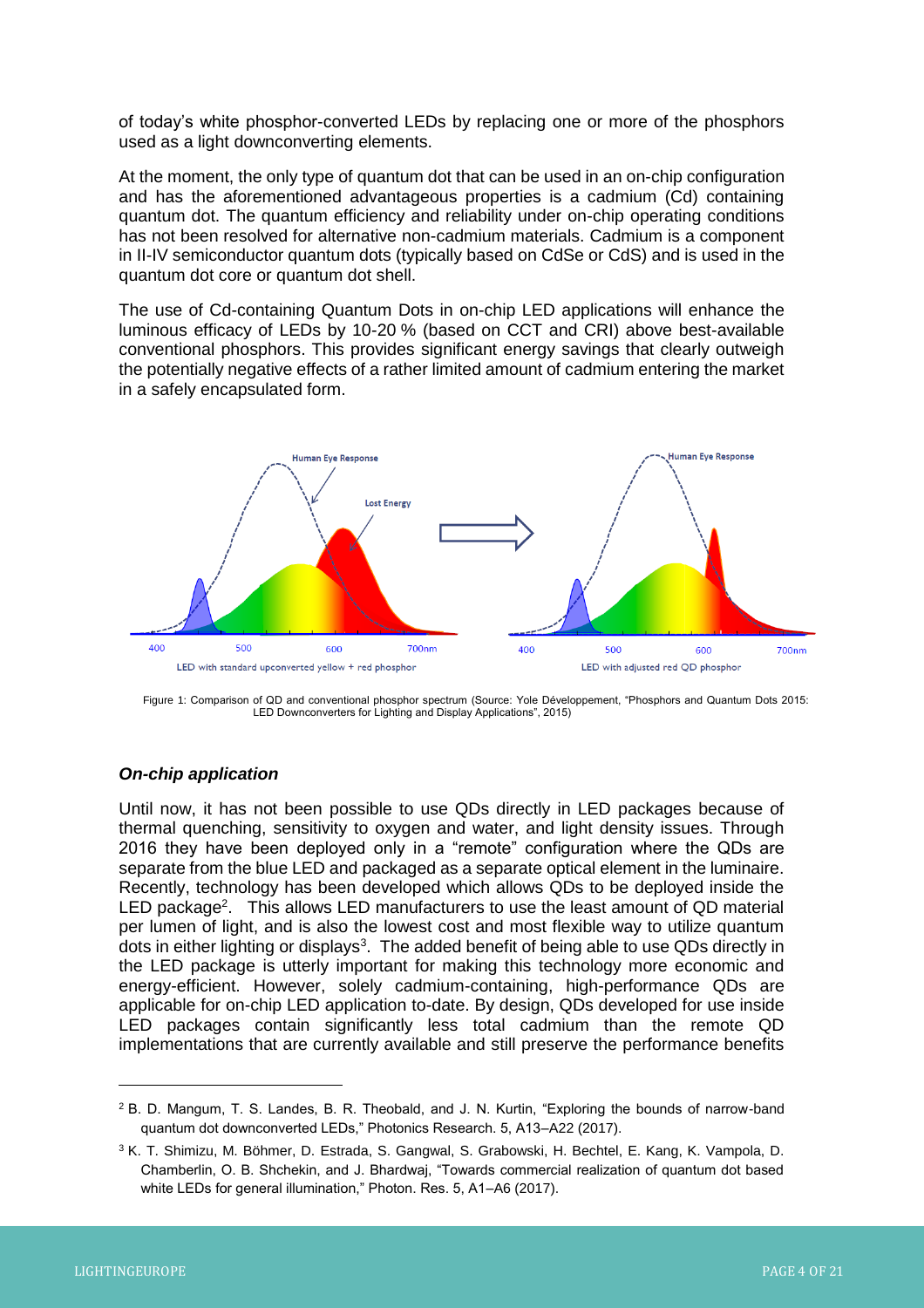of increasing energy efficiency, higher quality of light and better color gamut that have been documented in previous RoHS exemption applications for cadmium in lighting and display applications.

## *Rationale for the exemption*

This request for a RoHS exemption is justified on the basis that the safe use of minimal amounts of cadmium leads to a significant increase in the luminous efficacy of LED lighting, especially for warm-white light sources of CRI of at least 80. The same energy savings cannot currently be reached with similar technologies while maintaining product reliability and lifetime. As a result, utilization of cadmium-containing quantum dots has an overall positive environmental impact due to their lower energy consumption compared with currently available technologies. With reference to Article 5(1)(a) third criterion, a specific exemption for the use of cadmium for lighting applications is therefore justified. In addition to the reduction in energy and  $CO<sub>2</sub>$  emissions, other emissions derived from power plants will be reduced, including cadmium emissions. In fact, the low amount of safely incorporated cadmium per QD LED is much smaller than the amount of cadmium emitted over the lifetime of the LED by the generation of the additional electricity required if less efficient LED packages or competitive technologies would be operated. Additionally, on-chip QD technology enables the use of significantly less cadmium than use in remote applications. This application for an exemption is dedicated to on-chip QD downconverters for energy efficient lighting applications. In this submission, we are describing the following:

- Why application at the chip level is necessary for integration into lighting.
- Products utilizing on-chip QDs for the lighting application and the benefits gained in both energy efficiency and color quality.
- The current status and timeline for use of Cd-free quantum dots at the chip level.
- Alternative technological approaches and the unique benefit that QDs provide.

There is no technical substitute developed yet for the cadmium-based on-chip quantum dot technology. This application is intended to demonstrate that potential Cd-free QD alternatives fall far behind the performance and stability requirements to reliably increase the efficiency of a white lighting LED by up to 20 % in combination with a precise control over the light output spectrum. Due to their wider emission peak width and poor performance at elevated temperatures, as well as poor reliability, Cd-free QD materials are inadequate for use in lighting applications. For the foreseeable future, there exists no other substitute that can match the benefits of the current technology based on Cdcontaining QDs.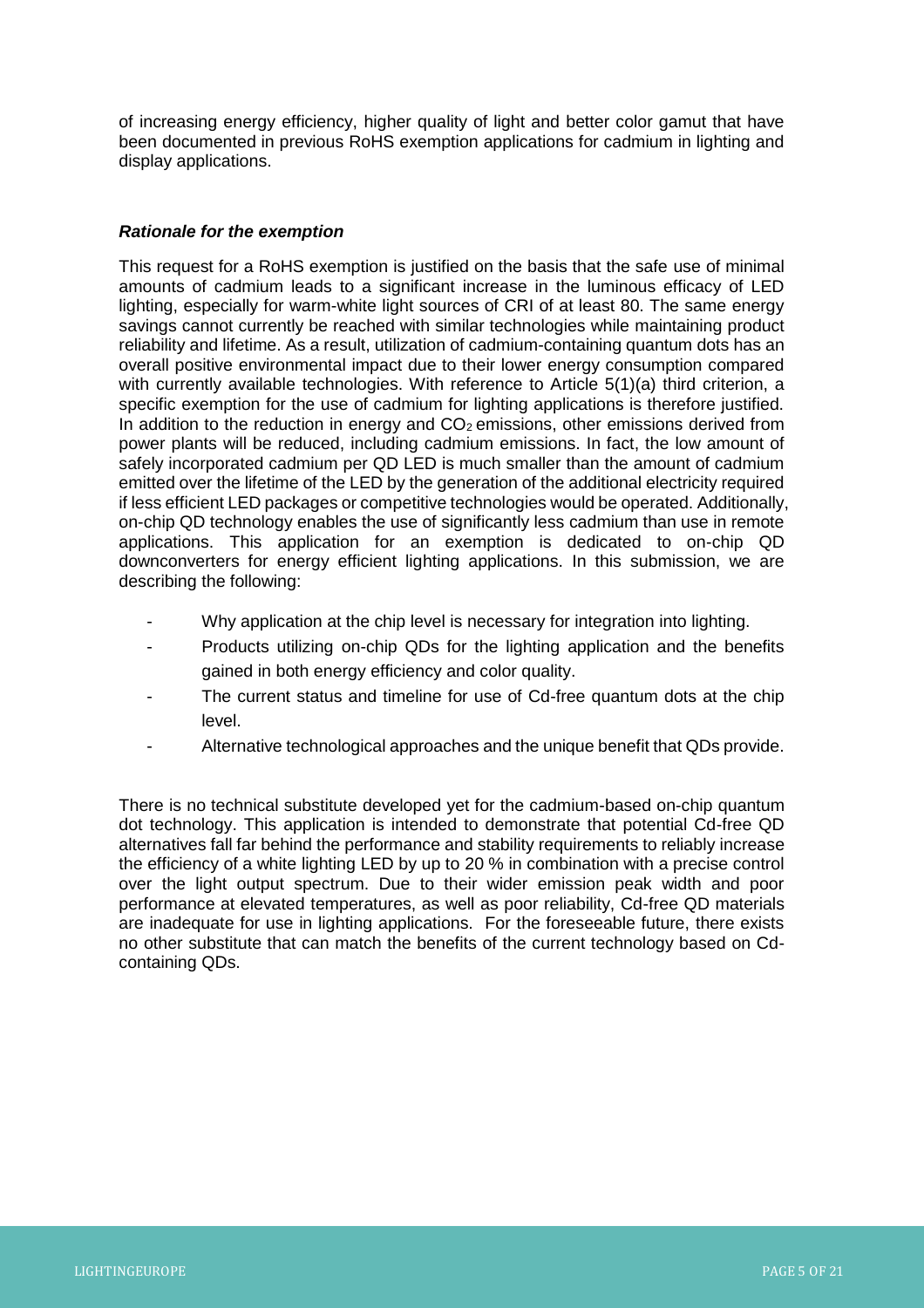## *Total energy savings and total cadmium use by means of transition scenarios*

As estimation of total energy savings, total QD cadmium use, and avoidable cadmium emissions related to energy savings is possible based on the total lighting capacity installed. In the EU, the lighting capacity is 10.77 Tlm (Tera lumen)<sup>4</sup>. The following table compares the scenarios of using LED packages based on conventional phosphors and LED packages based on cadmium containing quantum dots to provide the light output of 10.77 Tlm.

|                                                                  |             | Full transition (100%) |           | <b>1% transition</b> |          | 2% transition |          | 5% transition |          |
|------------------------------------------------------------------|-------------|------------------------|-----------|----------------------|----------|---------------|----------|---------------|----------|
|                                                                  | Unit        | QD LED                 | Conv      | <b>QD LED</b>        | Conv     | QD LED        | Conv     | <b>QD LED</b> | Conv     |
| Total light output in<br>EU (2013)                               | <b>T</b> Im | 10.77                  | 10.77     | 0.11                 | 0.11     | 0.22          | 0.22     | 0.54          | 0.54     |
| Light output per<br>LED                                          | Im          | 106.40                 | 105,18    | 106.40               | 105.18   | 106.40        | 105.18   | 106.40        | 105.18   |
| Number of LEDs<br>required                                       | bln#        | 101.22                 | 102,39    | 1.01                 | 1.02     | 2.02          | 2.05     | 5.06          | 5.12     |
| Power consumption<br>per LED                                     | W           | 0.80                   | 0.92      | 0.80                 | 0.92     | 0.80          | 0.92     | 0.80          | 0.92     |
| Power consumption<br>of LEDs required                            | GW          | 80.56                  | 94.70     | 0.81                 | 0.95     | 1.61          | 1.89     | 4.03          | 4.73     |
| Annual operating<br>hours per LED <sup>5</sup>                   | h           | 1,000.00               | 1,000.00  | 1,000.00             | 1,000.00 | 1,000.00      | 1,000.00 | 1,000.00      | 1,000.00 |
| Total power<br>consumption (per<br>year)                         | <b>GWh</b>  | 80,564.71              | 94,698.84 | 805.65               | 946.99   | 1,611.29      | 1.893.98 | 4,028.24      | 4,734.94 |
| Total amount of cd<br>safely employed per<br>LED (lifetime)      | ug          | 1.61                   |           | 1.61                 |          | 1.61          |          | 1.61          |          |
| Total amount of cd<br>safely employed in<br><b>LEDs required</b> | kg          | 162.97                 |           | 1.63                 |          | 3.26          |          | 8.15          |          |
| Total power savings<br>per year                                  | GWh         | 14,134.13              |           | 141.34               |          | 282.68        |          | 706.71        |          |
| Total amount of cd<br>emissions avoided<br>per kwh               | ug          | 3.80                   |           | 3.80                 |          | 3.80          |          | 3.80          |          |
| Total amount of cd<br>emissions avoided<br>per year              | kg          | 53.71                  |           | 0.54                 |          | 1.07          |          | 2.69          |          |

If all light sources in the entire EU were converted to cadmium containing quantum dot LEDs overnight, an estimated 163 kg of cadmium would be required to subsequently save 14.134 GWh of energy and to reduce the emissions of cadmium by 54 kg per year. Noteworthy, this total transition is a fictional scenario generating grossly exaggerated values especially the amount of cadmium that would actually enter the EU market under this exemption. Therefore 3 transition scenarios more likely to reflect real margins are added (1%, 2% and 5% transition of total lighting capacity installed in the EU).

<sup>4</sup> VHK, "Model for European Light Source Analysis (MELISA) version 0", prepared for the European Commission, Brussels, 31 January 2015

<sup>5</sup> VHK states annual operating hours for LED between 500-1500 hours, therefore in this table an average of 1000 hours is used. See VHK, "Model for European Light Source Analysis (MELISA) version 0", prepared for the European Commission, Brussels, 31 January 2015, p10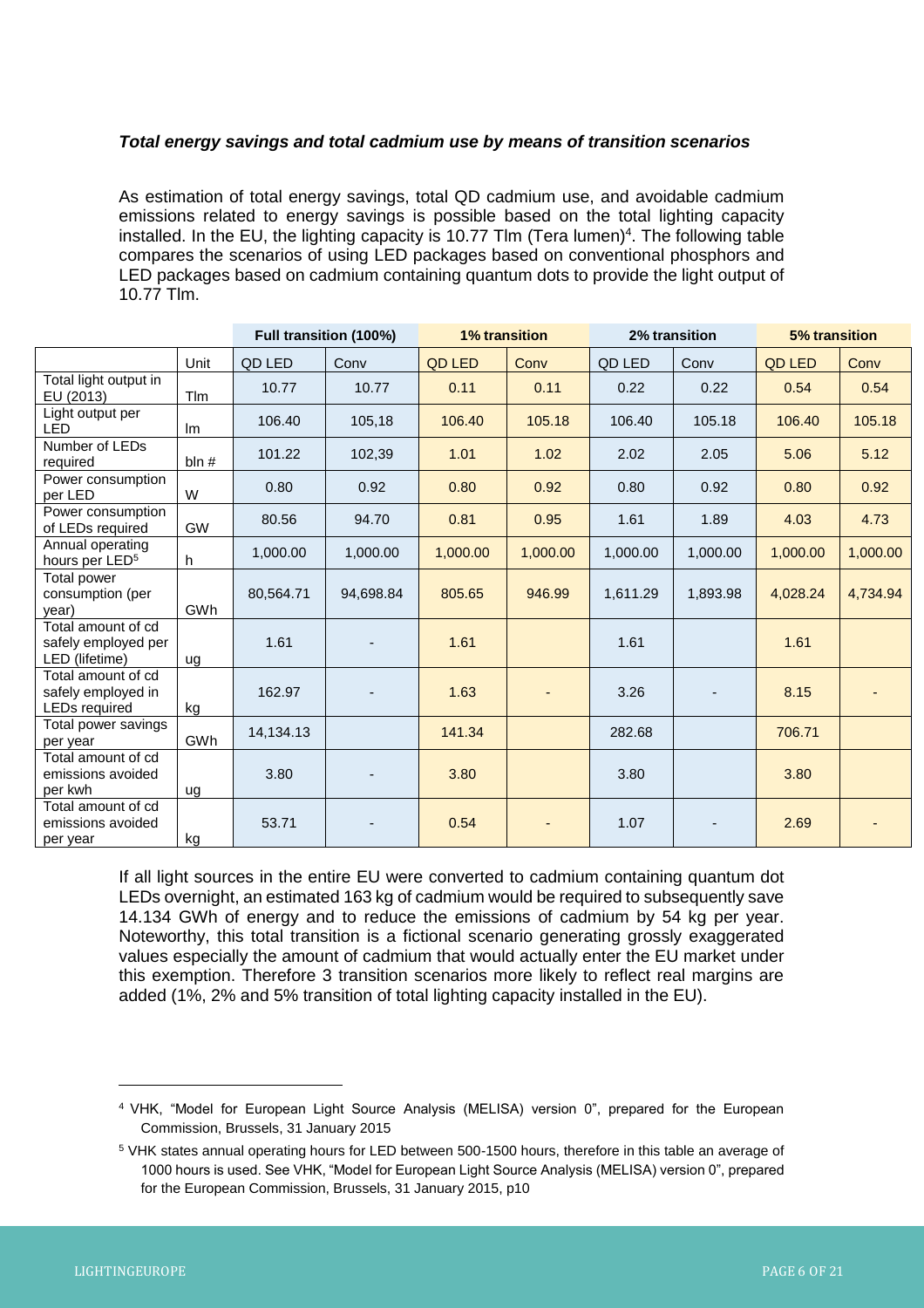## **4. Technical description of the exemption request / revocation request**

#### **(A) Description of the concerned application:**

- 1. To which EEE is the exemption request/information relevant? Name of applications or products:  $1/2$
- a. List of relevant categories: (mark more than one where applicable)



LightingEurope is of the opinion that LEDs in general are category 5, because the majority is used for general illumination. However, they have some of the characteristics of components (used in luminaires). Some manufacturers of electrical equipment in other RoHS categories may install LEDs into their equipment for general illumination purposes and so they will need to use LEDs that comply with the RoHS directive, however the products that they place on the market are not category 5 but may be household appliances, medical devices or potentially in any RoHS category 1 - 11.

LightingEurope is aware of the difficulty to classify certain LEDs unambiguously in the category set out by RoHS legislation. For LED lighting producers it is essential to have legal certainty regarding the possibility to put the products on the market irrespective of the planned application as we are not able to control the use of the LEDs in products falling in other categories or out of the RoHS scope.

- b. Please specify if application is in use in other categories to which the exemption request does not refer: N/A
- c. Please specify for equipment of category 8 and 9:

The requested exemption will be applied in

 $\Box$  monitoring and control instruments in industry

 $\Box$  in-vitro diagnostics

 $\Box$  other medical devices or other monitoring and control instruments than those in industry

2. Which of the six substances is in use in the application/product?

(Indicate more than one where applicable)

| $\Box$ Pb | $\boxtimes$ Cd | $\Box$ Hg | $\Box$ Cr-VI | $\Box$ PBB | $\Box$ PBDE |
|-----------|----------------|-----------|--------------|------------|-------------|
|           |                |           |              |            |             |

3. Function of the substance:

Cadmium (Cd) is used to meet (and increase) the quantum efficiency and reliability requirements for on-chip applications.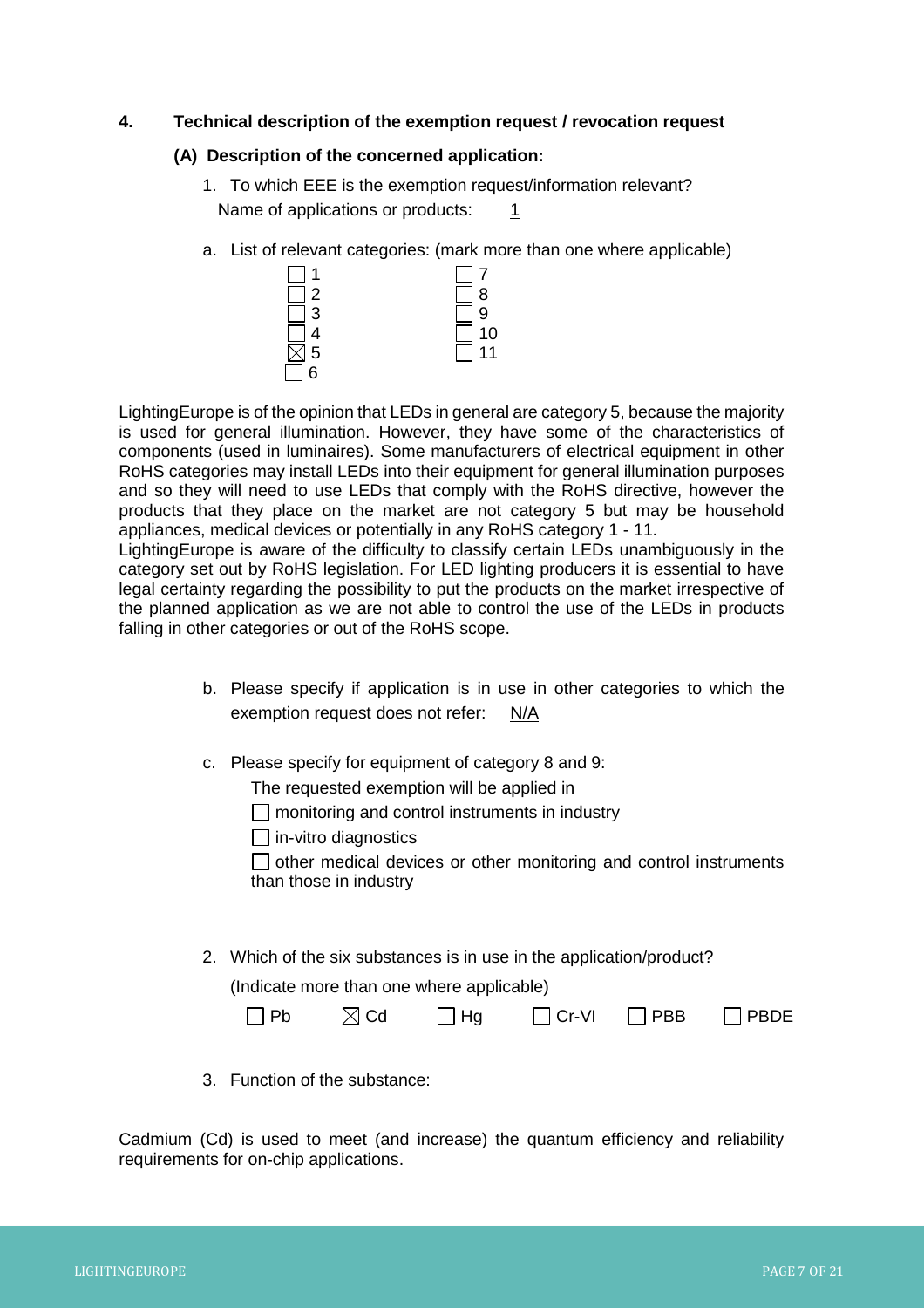The only type of quantum dots featuring high optical performance over temperature, narrow FWHM, and good stability over time that can currently be used in LED packages are quantum dots which contain cadmium. Cd is a component in II-IV semiconductor quantum dots, either as the group II element in the semiconductor core (based on CdSe, CdS,  $Cd_{1-y}Zn_{y}Se$  or  $Cd_{1-y}Zn_{y}S$ ) or as the group II element in the semiconductor shell (based on CdSe or CdS or  $Cd_{1-y}Zn_{y}S$ ). The cadmium element is bound by covalent bonds within the semiconductor material, the semiconductor is protected by an additional inorganic coating, and the final particles themselves are safely embedded inside a silicone matrix cured on top of the LED chip.

Quantum dots serve as a replacement for conventional phosphors. They enable higher color quality and higher energy efficiency. At this time there are no alternatives to cadmium in quantum dots that can withstand the operation condition inside an LED package while providing the necessary performance and stability. The only quantum dot compositional system to date that has been proven to directly replace phosphors in LED packages is the Cd-based core/shell system.

Quantum dots perform the same function as the phosphor in an LED. As an example, Quantum dots as produced by one of the QD suppliers (Pacific Light Technologies) are provided in powdered form with a mean particle size of (5-7) µm embedded in a carrier matrix substance such as silicone. The QD material converts shorter-wavelength light to longer-wavelength light. Figure 2 shows the absorption and emission characteristics of on-chip QDs. Key characteristics of QDs are that the emitted light is narrow in spectral width, the emission wavelength can be very accurately engineered to within  $+/-1$  nm, and all visible colors can be produced. Self-absorption of light is effectively avoided via a separation of excitation (absorption) and emission wavelengths (see blue and red curves in figure below). A fundamental feature of QDs is that the light emission can be targeted much more efficiently than phosphors, resulting in a higher overall LED energy efficiency as measured in lumens per watt.



Figure 2: absorption and emission characteristics of on-chip QDs

4. Content of substance in homogeneous material (%weight):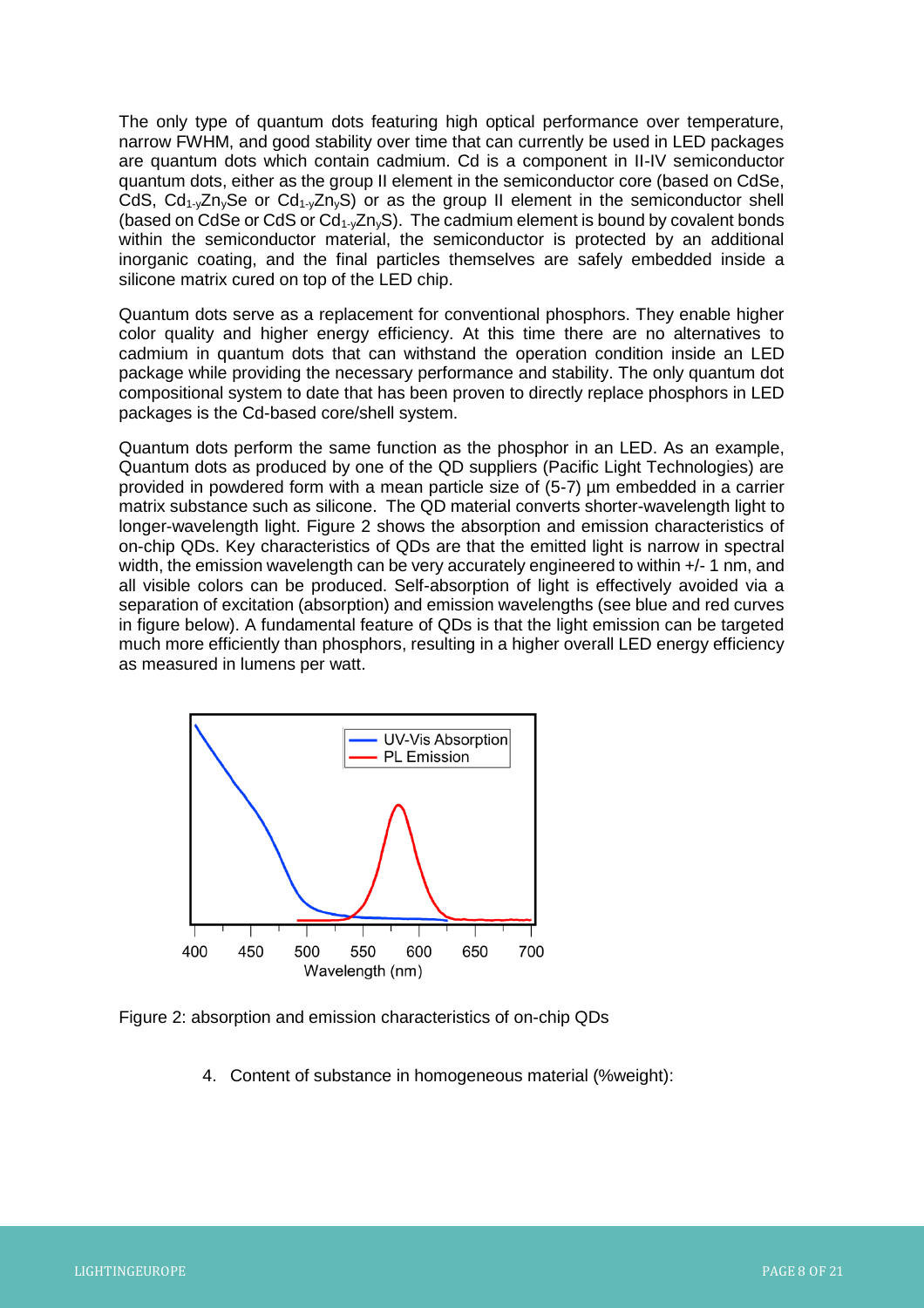The concentration (by weight) of cadmium in the luminescent material is  $\leq 0.1\%$ (≤ 1000 ppm)<sup>6</sup>. The luminescent material is typically a mixture of silicone, phosphor and/or quantum dots forming a solid layer on top of the LED chip.

> 5. Amount of substance entering the EU market annually through application for which the exemption is requested: Please supply information and calculations to support stated figure.

An estimation on the amount of cadmium entering the EU market annually through application for which the exemption is requested, is provided in the table on page 5.

A total amount of cadmium is expected to enter the market between 1.6 kg (1 % transition scenario) and 8.1 kg (5 % transition scenario).

- 6. Name of material/component:
	- Cadmium selenide
	- Cadmium zinc selenide
	- Cadmium sulfide
	- Cadmium zinc sulfide
	- Cadmium selenide sulfide
	- Cadmium zinc selenide sulfide
- 7. Environmental Assessment:
	- LCA:  $\boxtimes$  Yes  $\Box$  No
- **(B) In which material and/or component is the RoHS-regulated substance used, for which you request the exemption or its revocation? What is the function of this material or component?**

The substance is used in the form of cadmium selenide, cadmium sulfide, and alloys of cadmium, zinc, selenium, and sulfur in the luminescent material used as the downconverter in LED packages. The cadmium element is bound by covalent bonds within the semiconductor quantum dot material, the semiconductor is protected by an additional inorganic coating, and the final particles are themselves embedded inside a highly stable silicone encapsulant (lens) cured on top of the LED chip.

Semiconductor quantum dots (QDs) are materials whose physical dimensions, without further processing, are on a nanometer scale, typically between 2 and 10 nm. Minor

<sup>6</sup> In current QD based LEDs, the Cd concentration ranges between ∼100 and ∼1000 ppm based on CCT; this equates to a range between ∼0.3 and ∼3 μg of Cd per LED. See K. T. Shimizu, M. Böhmer, D. Estrada, S. Gangwal, S. Grabowski, H. Bechtel, E. Kang, K. Vampola, D. Chamberlin, O. B. Shchekin, and J. Bhardwaj, "Towards commercial realization of quantum dot based white LEDs for general illumination," Photon. Res. 5, A1–A6 (2017).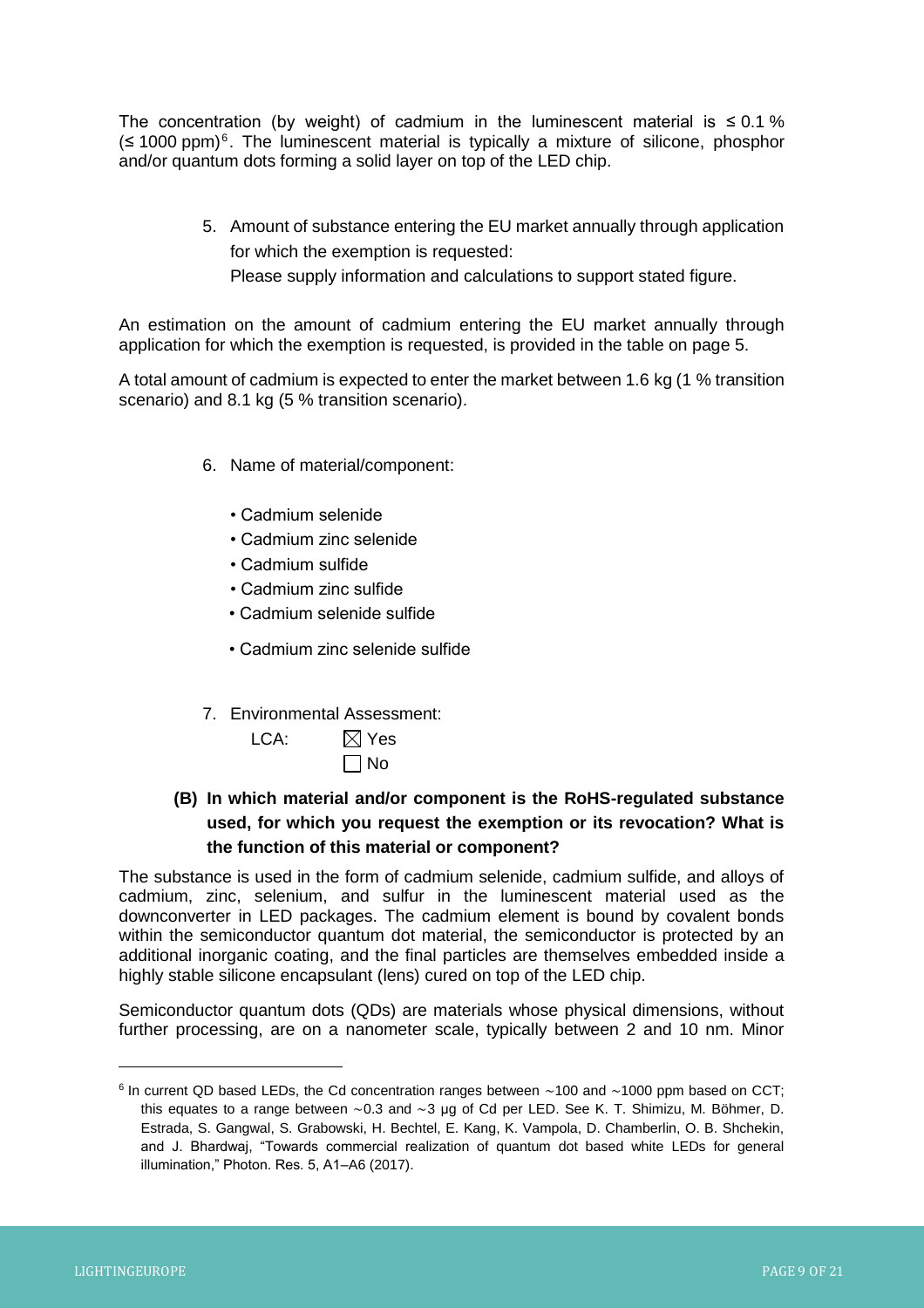alterations in size or shape ultimately result in a measurable shift in their optical, electronic, and mechanical properties<sup>7</sup>. Essentially, QDs are semiconductor materials which are quantum confined in all three dimensions, distinguishing them from quantum wells or nanowires. Colloidal QDs are synthesized and processed in solution, giving them a unique combination of size-dependent solid-state properties with the handling methodologies of synthetic chemistry<sup>8</sup>. There is a sufficient amount of atoms present that the lattice parameters of the crystallites are similar to those of the bulk material, and the electronic properties are variations of those of the bulk semiconductor. Because of quantum confinement, the absorption and photoluminescence (PL) spectra of quantum dots shift to the blue in a very predictable manner upon reduction of QD size. Sharp absorption features and narrow PL line-widths indicate a narrow particle size distribution. By exerting synthetic control over the particles, emission wavelengths between the UVand Near Infrared (NIR) range can be generated. The emission spectra of semiconductor quantum dots are typically very narrow (<35 nm) and the emission wavelength can be placed within a 1 nm accuracy. Other useful optical properties of semiconductor quantum dots include: fast (nanosecond) radiative lifetimes, very high (>90 %) quantum efficiency, and high absorption cross section ("potency"), which results in a high number of downconverted photons per unit mass.

Semiconductor quantum dots based on Cd (cadmium selenide CdSe, cadmium sulfide CdS and alloys of cadmium, zinc, selenium, and sulfur) are the most well-studied of the different classes of semiconductor nanomaterials.

The product containing the Cd-based downconverting quantum dot is the light emitting diode package. A slurry is formed by mixing quantum dot materials (which have been processed further to form a dry powder of micron-sized particles), one or more phosphors, and any other additives such as scatterers, into an LED-grade optical silicone encapsulant. A layer of the slurry is applied on the top of a blue LED chip, and serves to downconvert part of the blue light to light of a longer wavelength, forming a white LED package. The white LED package is then used as a component in solid-state luminaires.

# **(C) What are the particular characteristics and functions of the RoHSregulated substance that require its use in this material or component?**

Other than quantum dots, no other downconverter exists which has a narrow emission band (<35 nm FWHM at room temperature), is emission tunable to within 1 nm<sup>9</sup>, and has very high luminescence quantum efficiencies, both at room temperature and LEDoperating temperatures. These attributes allow QDs to increase the efficiency of a white

<sup>7</sup> Brus, L. E. "A simple model for the ionization potential, electron affinity, and aqueous redox potentials of small semiconductor crystallites" J. Chem. Phys. 1983, 79, 5566 71

<sup>8</sup> Peng, X. G.; Wickham, J.; Alivisatos, A. P. Kinetics of II VI and III V colloidal semiconductor nanocrystal growth: "Focusing" of size distributions. J. Am. Chem. Soc. 1998, 120, 5343 5344. Steigerwald, M. L., Brus, L. E. Semiconductor crystallites: A class of large molecules. Acc. Chem. Res. 1990, 23, 183 188. Murray, C. B.; Norris, D. J.; Bawendi, M. G. Synthesis and characterization of nearly monodisperse CdE (E = sulfur, selenium, tellurium) semiconductor nanocrystallites. J. Am. Chem. Soc. 1993, 115, 8706 15 Peng, Z. A.; Peng, X. Nearly monodisperse and shape controlled CdSe nanocrystals via alternative routes: Nucleation and growth. J. Am. Chem. Soc. 2002, 124, 3343 3353

<sup>9</sup> The efficiency penalty in the case of a warm white 90 CRI LED example is approximately 1 % per nm of QD peak wavelength. For example, if the peak wavelength of the intended target is off by 5 nm then an efficiency penalty of 5 % would occur. This is also confounded by the CRI /R9 requirement where the CRI and R9 would also change dramatically. Similar to the efficiency, the CRI can change by ~1 pt per nm and R9 by ~10 pts per nm.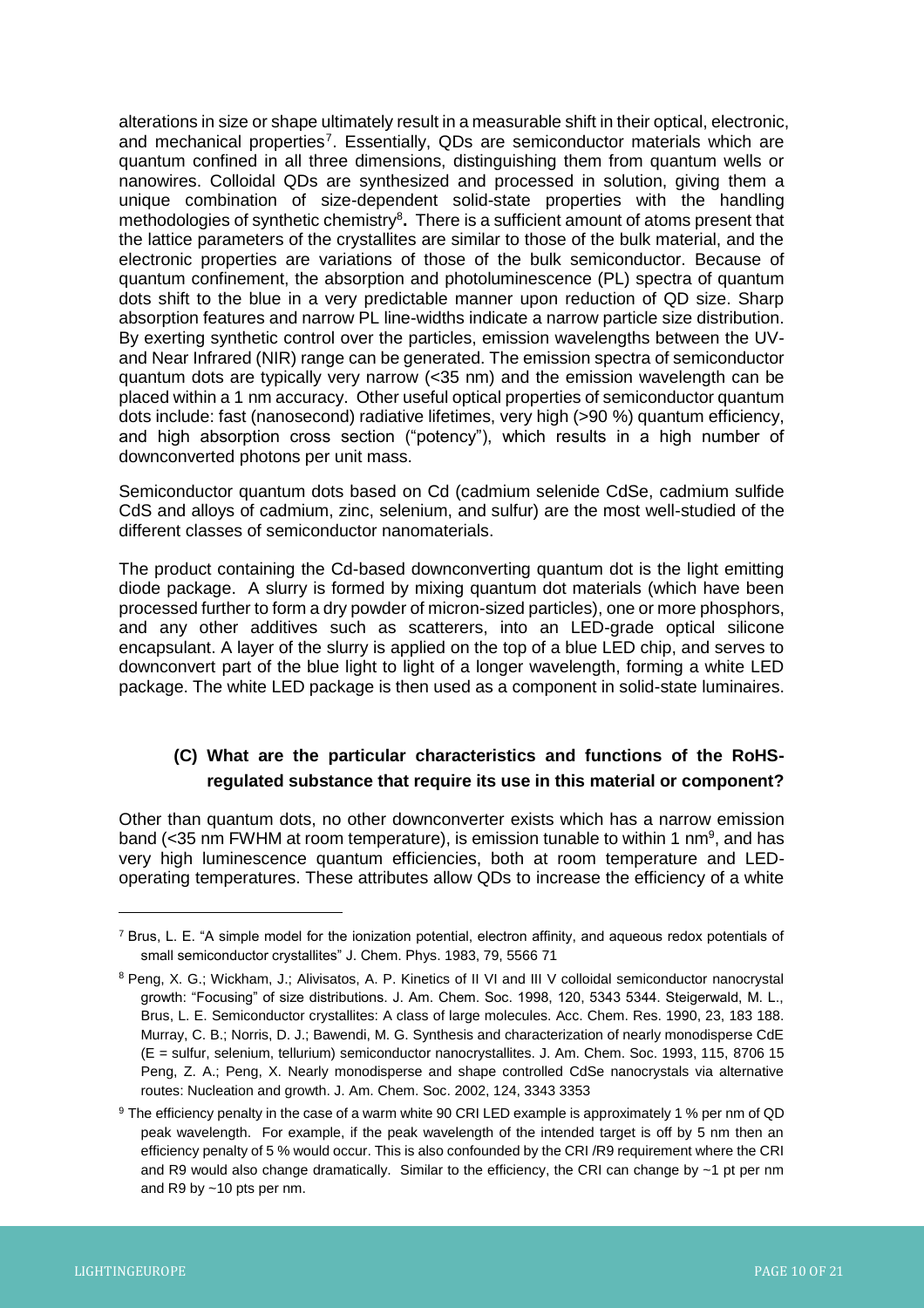lighting LED by up to 20% while giving the LED manufacturer precise control over the light output spectrum (and therefore color quality). The efficiency benefit will significantly reduce the cost per lumen for the consumer and drive the adoption of solid-state lighting, thus having a very meaningful net benefit to the environment due to lower energy consumption.

The key advantage of Cd-based QD materials designed for lighting products is the ability to operate reliably directly on the LED chip, qualifying as a direct replacement for current phosphor materials. Furthermore, the utilization of such quantum dots results in the application of the minimal required cadmium for this purpose and necessitates little to no re-design of either the lamp or luminaire.

Key on-chip performance factors for QDs are resistance to thermal and intensity quenching<sup>10</sup>. Thermal quenching is either the loss of quantum efficiency and/or phosphor photoluminescence output as the temperature is increased. The intensity quenching is the loss of quantum efficiency or phosphor photoluminescence output as the incident blue light intensity is increased. Most phosphor materials show some characteristic of thermal and intensity quenching at different temperatures and different flux intensities. In the case of QDs, the quenching occurs in the form of quantum efficiency loss which negatively affects both color stability and overall LED efficiency. Temperatures at the downconverter level are typically (100-125) °C, and can reach as high as 150 °C in very high-power LED chips. The flux intensity felt by the downconverter is usually in the range of (50-100) W/cm<sup>2</sup>. Cd-based QD materials have been engineered to be reliable under conditions of high temperature and high flux. The result is that Cd-based QDs approach similar thermal and intensity quenching to red phosphor whereas Cd-free QDs suffer significantly higher quenching

In summary, Cd-based quantum dot materials have overcome all the technical challenges related to operating on chip, and therefore are able to deliver the full benefit of the QD materials to lighting products with the lowest quantity of cadmium possible.

# **QD Applications**

Lighting around the world consumes 20 % of generated electricity and there are numerous efforts to make lighting more energy efficient to ultimately minimize greenhouse gases and pollutants generated by fossil fuel burning power plants. Solid state lighting based on semiconductor LEDs is penetrating the lighting market and taking a major share from incandescent bulbs as they are much more energy efficient and longer lasting (25,000-50,000 h vs 2,000 h). LEDs are also suitable for dimming or turning off to save energy and, unlike fluorescent lamps, LEDs do not lose lifetime when switched on and off frequently.

Solid state lighting technology is based on phosphor conversion of blue LEDs. The use of a single broad green/yellow phosphor such as Ce:YAG creates LEDs that are inexpensive, efficient and create reasonably good light (>80 CRI). To produce very good quality of light as defined by CRI  $R_a > 90$  &  $R_9 > 50$ , it is necessary to add an additional red phosphor to produce the warm tones missing from the YAG phosphor spectrum. This is particularly true at lower color temperature (CCT), which relates to how "cold" or "warm" a white light source appears. Figure 3 exemplifies spectra for different CCT values.

<sup>&</sup>lt;sup>10</sup> Quenching is a process in the quantum dot whereby the excited state produced, by the blue light, relaxes to the ground state without producing visible radiation. The lost energy is dissipated as heat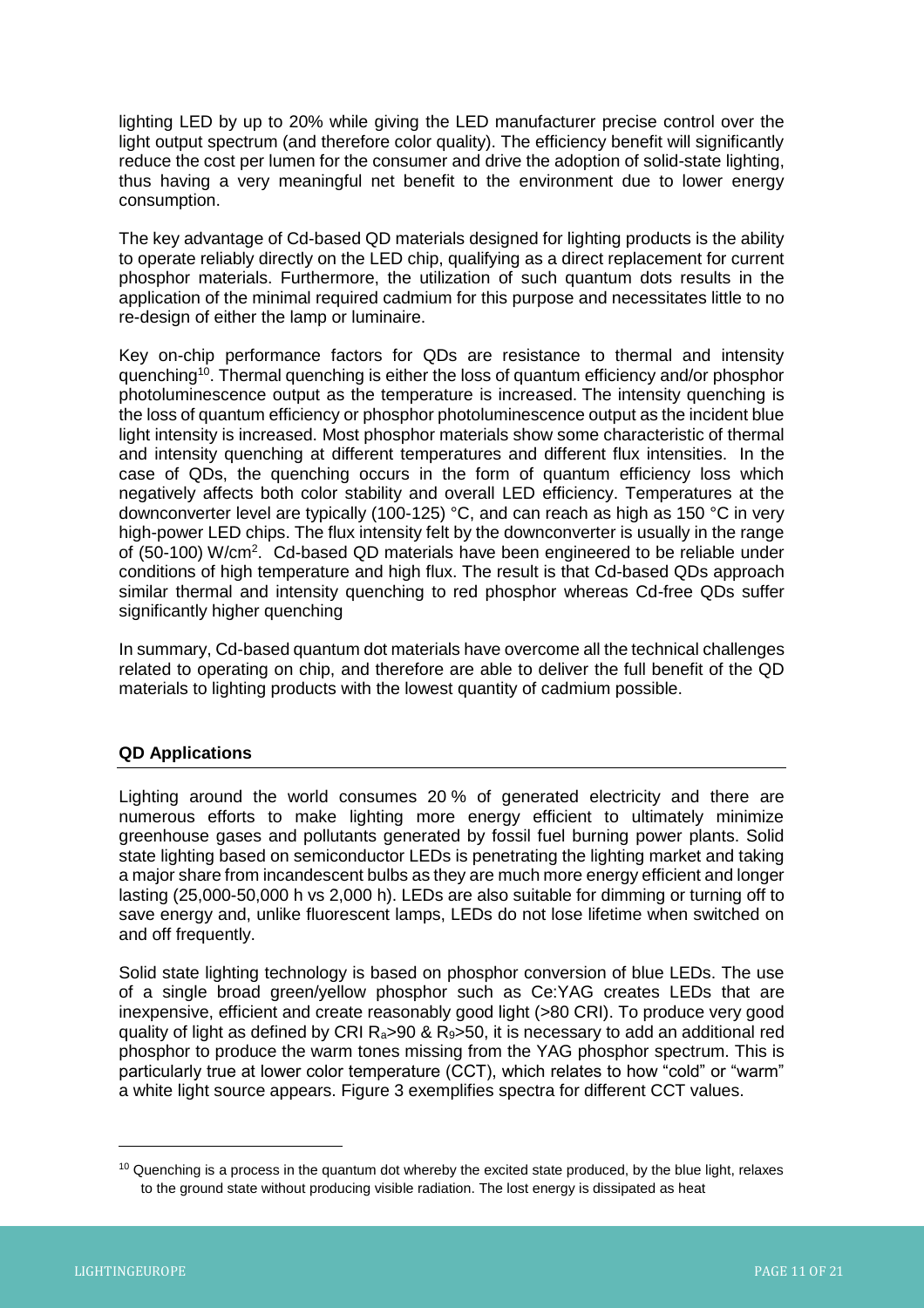

Figure 3. Spectra of conventional phosphor LEDs at various CCT values.

The drawback of red phosphors is the existence of a broad wavelength spectrum and low spectral efficiency relative to green phosphors. LEDs with CRI >90 are always less energy efficient than LEDs that have CRI <80 because of the red phosphor spectral inefficiency. The broad wavelength spectrum of red phosphors reaches deep red and IR wavelengths where the eye sensitivity is low to none. In fact, a significant proportion of the efficiently produced LED light is wasted by emission in the near-infrared range where the human eye is not sensitive at all as shown in Figure 4.



Figure 4. LED light output from downconverting phosphor systems. The red curve is a two phosphor system, the black curve consists of the same LED chip, the same green phosphor, but replaces the red phosphor with a red QD. The green line indicates the human photopic (eye sensitivity) response (right axis).

The benefits that quantum dots bring to lighting are their high light conversion efficiencies, narrow linewidths, and precise emission peak placement. QDs can improve the efficiency of warm-white LEDs by up to 25%, depending on the color rendering index and color temperature. The higher the CRI and/or the lower the CCT, the greater the red content and therefore the greater the visual impact and benefit of the quantum dots.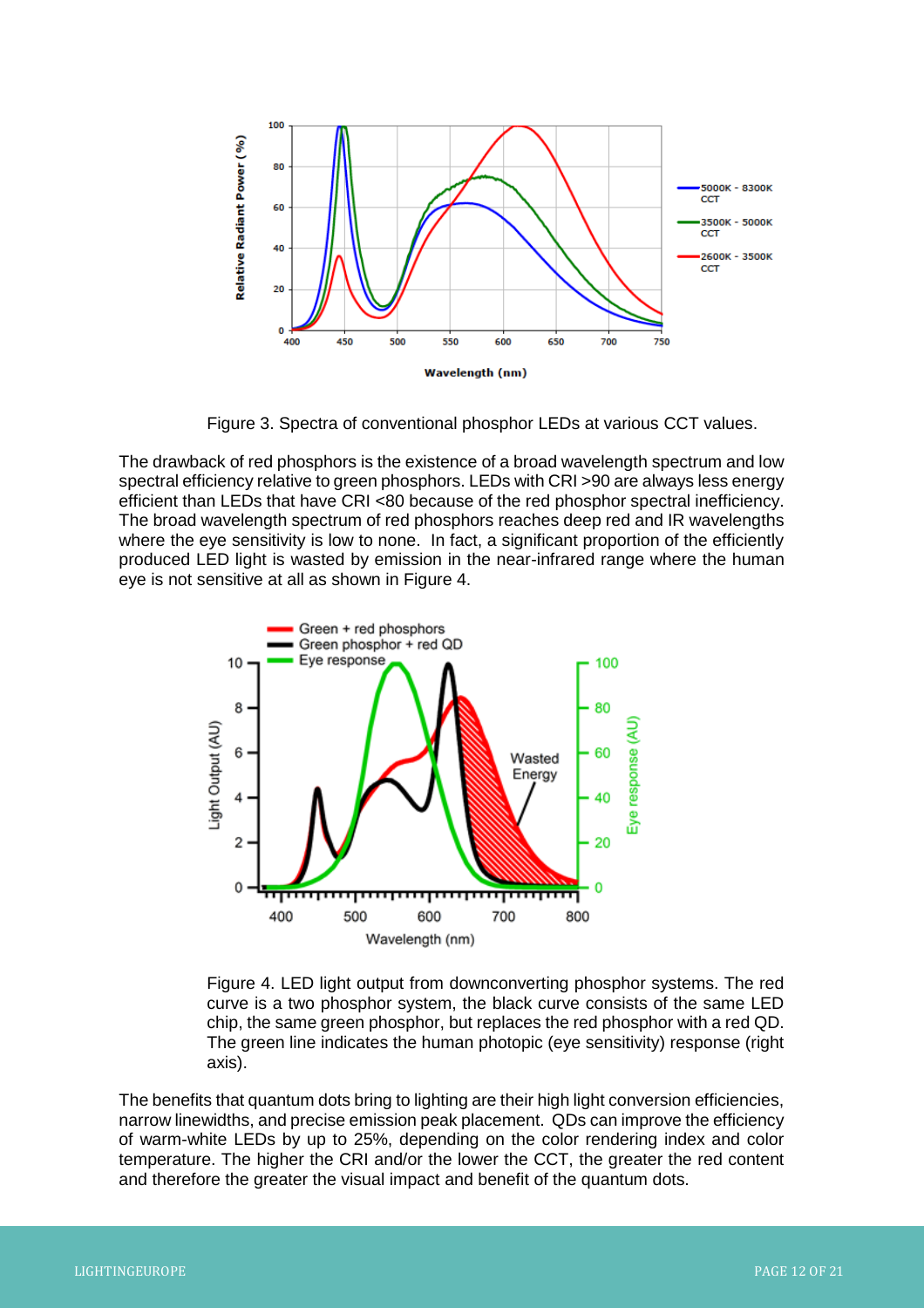Downconverters in solid state lighting must maintain their optical properties over very long time (>25,000 h), under high temperature and extremely high blue light intensity. They must pass a variety of humidity tests with no special packaging to prevent degradation due to moisture-driven reactions. Without stability under these conditions, quantum dots can only be used in very specialized "remote" designs outside of the LED package. In order to make a real impact on both the market and on energy efficiency, QDs must be made to perform as well as their conventional phosphor counterparts under the same conditions – inside the LED package – on chip.

To summarize, replacing the red phosphor in today's high-CRI LED packages with quantum dots results in cost-effective solutions for the illumination/lighting market that provides high quality of light with up to 20% increase in energy efficiency.

- **5. Information on Possible preparation for reuse or recycling of waste from EEE and on provisions for appropriate treatment of waste**
	- **1) Please indicate if a closed loop system exist for EEE waste of application exists and provide information of its characteristics (method of collection to ensure closed loop, method of treatment, etc.)**

Final applications (luminaires and lamps) are in the scope of EU Directive 2012/19/EU– WEEE (Recast). Take back systems are installed in all EU Member States: end users and most commercial customers have to bring back the application free of charge.

European legislation on Waste Electrical and Electronic Equipment (WEEE) makes producers responsible for end of life products. Target setting as consequence of the present legislation is 45 % of Electrical and Electronic Equipment placed in the market by 2016, rising to 65 % in 2020 per year for all categories.

In general, the following channels have been established in the respective member-states providing countrywide coverage:

- Direct collection from large end users:
	- $\circ$  Containers have been made available, ad hoc or permanently, and will be collected upon notification by the end user that the container is full.
- Collection through distribution:
	- o Wholesalers and Retailers place collection means at their premises respectively in their shops. Collection is done upon notification.
- Collection through municipalities:
	- o Where infrastructure allows collection means are placed at municipality depots.

#### **2) Please indicate where relevant:**

- $\boxtimes$  Article is collected and sent without dismantling for recycling
- $\Box$  Article is collected and completely refurbished for reuse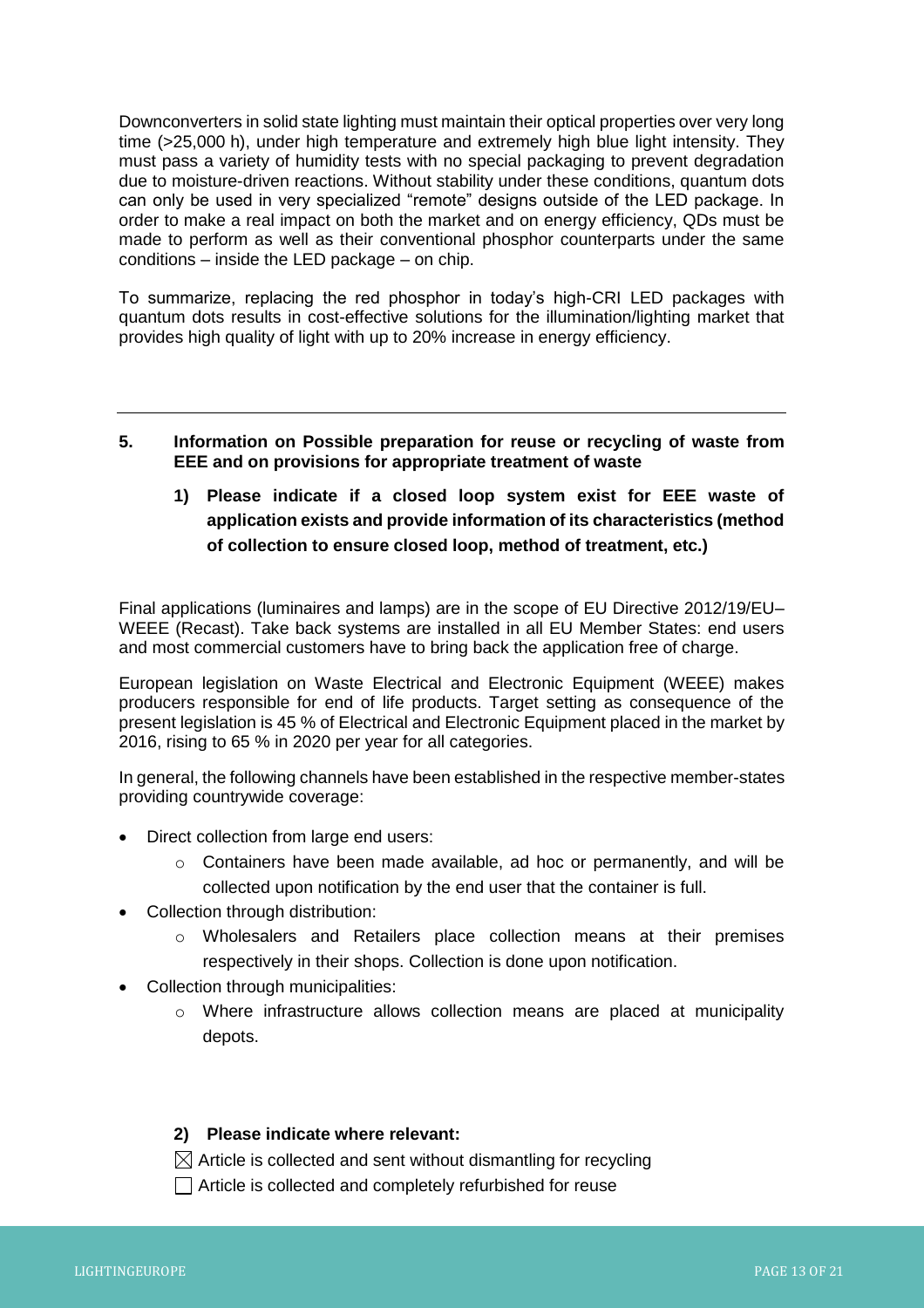$\Box$  Article is collected and dismantled:

 $\Box$  The following parts are refurbished for use as spare parts:  $\Box$ 

 $\Box$  The following parts are subsequently recycled:  $\Box$ 

Article cannot be recycled and is therefore:

- Sent for energy return
- $\Box$  Landfilled
- **3) Please provide information concerning the amount (weight) of RoHS substance present in EEE waste accumulates per annum:**
- $\Box$  In articles which are refurbished
- $\boxtimes$  In articles which are recycled  $100\%$
- $\Box$  In articles which are sent for energy return
- $\Box$  In articles which are landfilled

**6. Analysis of possible alternative substances**

**(A) Please provide information if possible alternative applications or alternatives for use of RoHS substances in application exist. Please elaborate analysis on a life-cycle basis, including where available information about independent research, peer-review studies development activities undertaken**

There is a significant research effort on Cd-free quantum dot luminescent materials such as indium phosphide (InP) and copper indium selenide sulfide (CuInSe $_{x}S_{2-x}$ ). These and similar compositions are generally considered to be 3 to 5 years behind Cd-based QDs in term of stability, quantum efficiency, and spectral efficiency (peak width).<sup>11</sup> The most advanced cadmium-free quantum dot compositions are based on InP cores. However, their spectral width, quantum efficiency and stability remain inferior to CdSe compositions.<sup>12</sup> Their use in commercial products is limited to displays with costly remote downconverter elements such as sheets, which avoid the on-chip implementation.

In displays, where Cd-free QDs are employed in a remote configuration, the broad FWHM and low converter efficiency of InP-based QDs results in lower system efficacy. [*Oeko 2016*] Similar trade-offs between FWHM and system efficacy have been described for lighting applications. [*<https://doi.org/10.1364/PRJ.5.000A13>]* Even if InP QDs could be used on-chip, their performance would be fall behind phosphor-converted LEDs due to their broad FWHM and low conversion efficiency. For red InP QDs, the FWHM is currently 46nm while Cd-based QDs are typically less than 35 nm, as shown in Figure 8 for commercially available displays, and summarized in Table 1.

<sup>11</sup> Yole 2015, p. 267

<sup>12</sup> Yole 2015, p. 180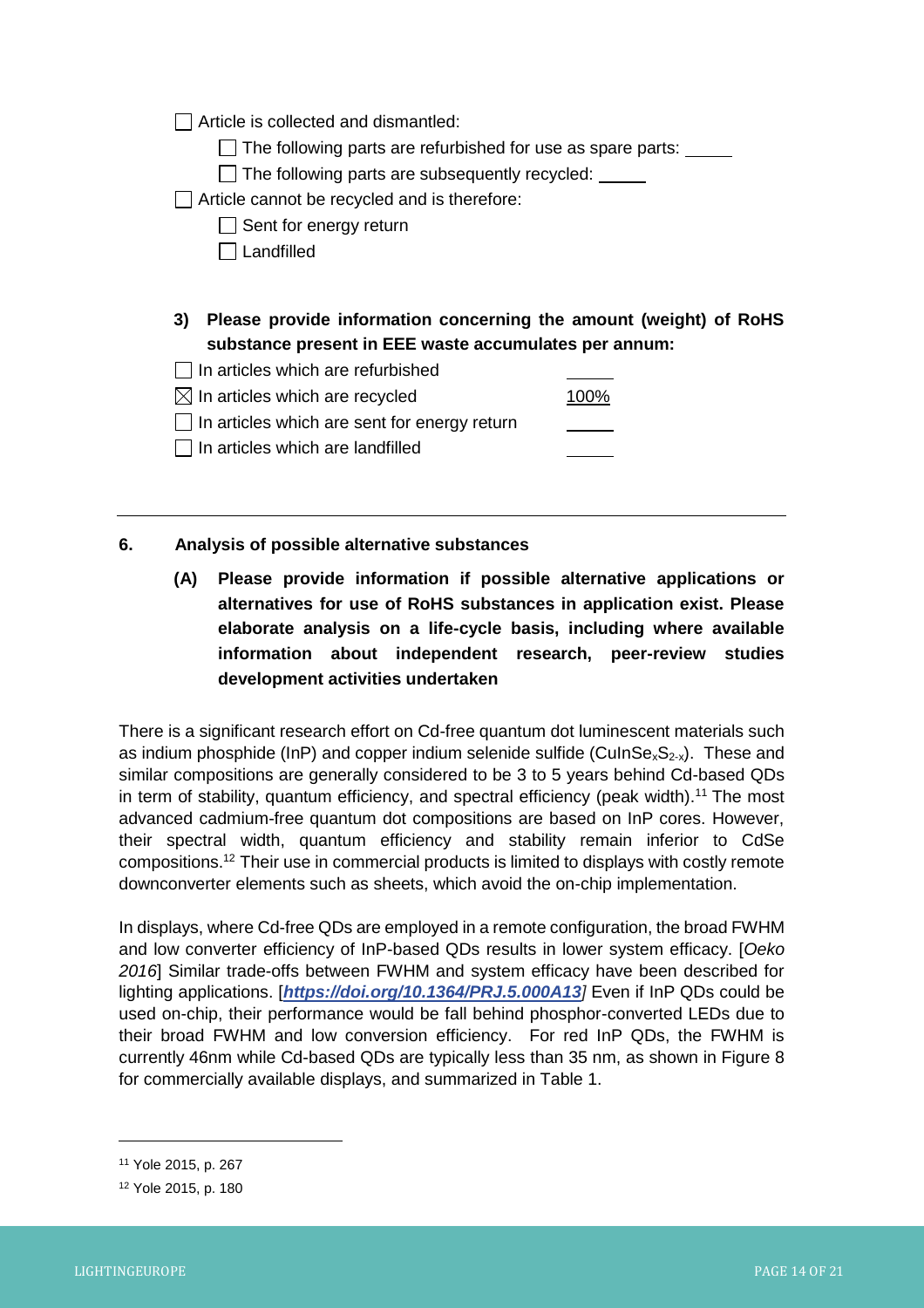Table 1. Summary red FWHM for displays and material employed.

|                  |          | <b>Red FWHM</b> |
|------------------|----------|-----------------|
| Display          | Material | (nm)            |
| Philips 276E     | Cd Qds   | つつ              |
|                  | InP      |                 |
| Samsung Q series | . ع( ۱۰  | 16              |





# **(B) Please provide information and data to establish reliability of possible substitutes of application and of RoHS materials in application**

Given the immaturity of Cd-free QDs and their rate of development, it is estimated that Cd-free QDs will be precluded from practical use in on-chip LED configurations for the next >5 years.<sup>13</sup> There are no commercially available Cd-free QDs available for on-chip comparison to Cd-containing QDs. Measurements of LEDs incorporating Cd-free materials in development have been hindered by rapid degradation of optical characteristics once exposed to representative temperature and blue light flux conditions in the package.<sup>14</sup> The applicants have evaluated Cd-free QDs which completely degrade in on-chip conditions with days or even hours.

<sup>13</sup> Oeko 2016, p.74

<sup>14</sup> CREE Inc., Santa Barbara Technology Center, Consultation Questionnaire Regarding Cd Exemptions, submitted 11.1.2016, p. 5, available under: [http://rohs.exemptions.oeko.info/fileadmin/user\\_upload/RoHS\\_Pack\\_10/Cd\\_Quantum\\_Dot\\_Evaluation/](http://rohs.exemptions.oeko.info/fileadmin/user_upload/RoHS_Pack_10/Cd_Quantum_Dot_Evaluation/CREE__RoHS_Cd_exemption_consultation.pdf) CREE \_ RoHS\_Cd\_exemption\_consultation.pdf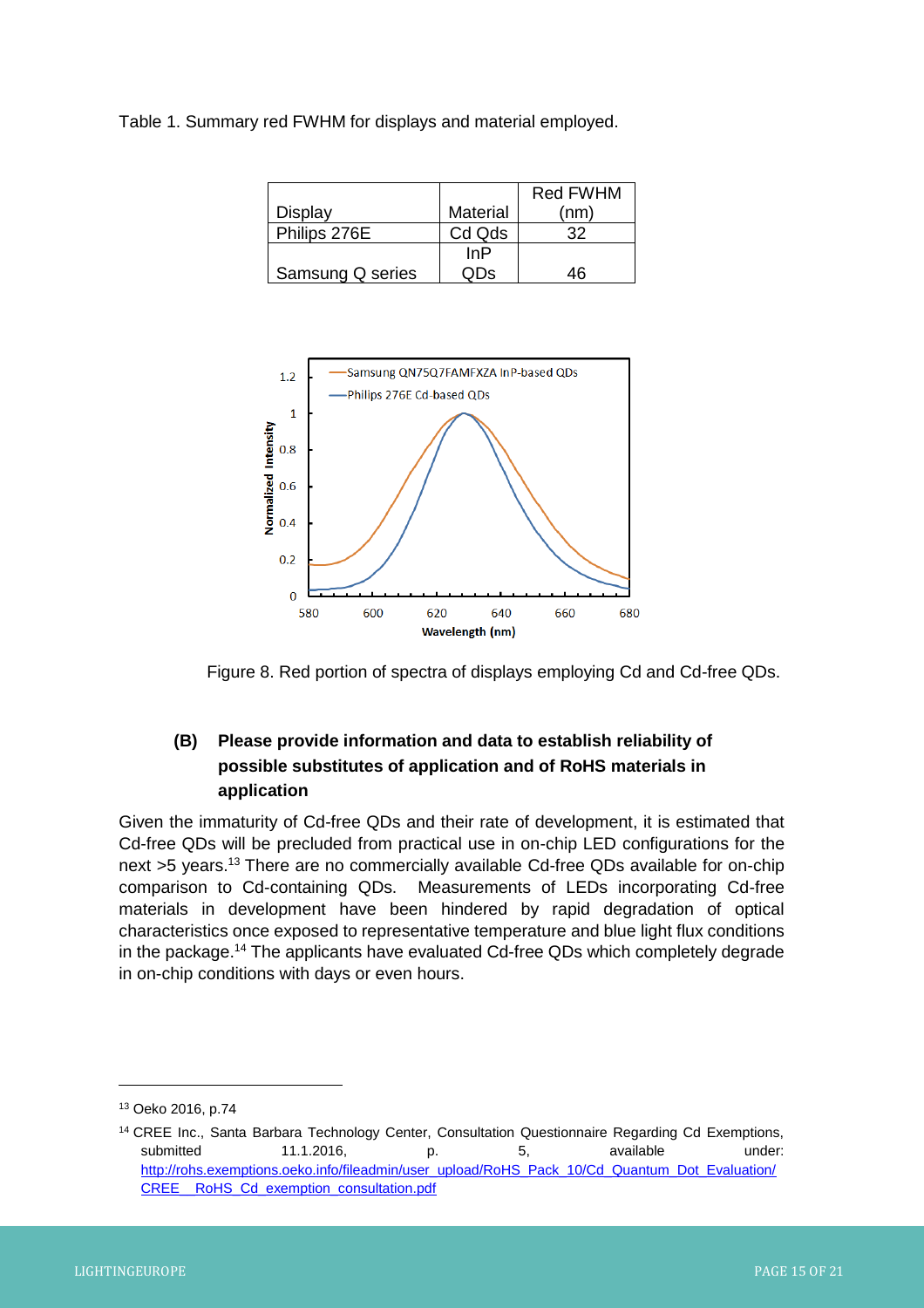# **Advantages of Cd-containing QD over InP-alternatives:**

It is widely accepted and numerously described in literature that InP-based QDs possess significantly lower photoluminescence quantum yields compared to the current goldstandard CdSe/CdS-QD.<sup>15</sup> Despite tremendous efforts to increase quantum yields of InPderived QD, Cd-based QDs still remain superior. It is noteworthy that photoluminescence quantum yield is a key property directly related to lower energy consumption. Interestingly, the group of Brandi Cossairt from Yale University demonstrated that the addition of cadmium (in chemical form of cadmium salts) dramatically improved photoluminescence quantum yield of InP-QD.<sup>16</sup> This finding underlines the necessity of cadmium for current state-of-the-art QD design to ensure that QDs with the highest efficacy are applied to realize minimization of energy consumption. Most importantly, the technical incompatibility of incorporating InP-QDs onto chip arrays still remains challenging without solutions to overcome this application-limiting pitfall in the near future.

# **7. Proposed actions to develop possible substitutes**

# **(A) Please provide information if actions have been taken to develop further possible alternatives for the application or alternatives for RoHS substances in the application.**

The technical breakthrough of cadmium quantum dot material in on-chip configurations paves the way for alternative quantum dot materials. It is possible that some of the techniques developed to stabilize Cd-based QDs for on-chip use can also be applied to InP and other Cd-free quantum dot materials. The development of efficient downconverter materials is a high R&D priority in LED technology and cadmium quantum dot technology may serve as a stepping-stone to eventual cadmium-free quantum dots. As described above, in order to be considered viable for commercial use, these Cd-free

<sup>15</sup> J. P. Park, J.-J. Lee, and S.-W. Kim, "Highly luminescent InP/GaP/ZnS QDs emitting in the entire color range via a heating up process," Sci. Rep. 6, 30094 (2016).; A. Narayanaswamy, L. F. Feiner, and P. J. van der Zaag, "Temperature dependence of the photoluminescence of InP/ZnS quantum dots," J. Phys. Chem. C 112, 6775–6780 (2008); M. J. Anc, N. L. Pickett, N. C. Gresty, J. A. Harris, and K. C. Mishra, "Progress in non-Cd quantum dot development for lighting applications," ECS J. Solid State Sci. Technol. 2, R3071–R3082 (2013); S. J. Yang, J. H. Oh, S. Kim, H. Yang, and Y. R. Do, "Realization of InP/ZnS quantum dots for green, amber and red down-converted LEDs and their color-tunable, four-package white LEDs," J. Mater. Chem. C 3, 3582–3591 (2015)., and are notoriously air-sensitive (S. Tamang, C. Lincheneau, Y. Hermans, S. Jeong, and P. Reiss, "Chemistry of InP nanocrystal syntheses," Chem. Mater. 28, 2491–2506 (2016).

J. L. Stein, E. A. Mader, B. M. Cossairt: Luminescent InP Quantum Dots with Tunable Emission by Post-Synthetic Modification with Lewis Acids. *J. Phys. Chem. Lett.* **2016**, *7*, 1315-1320.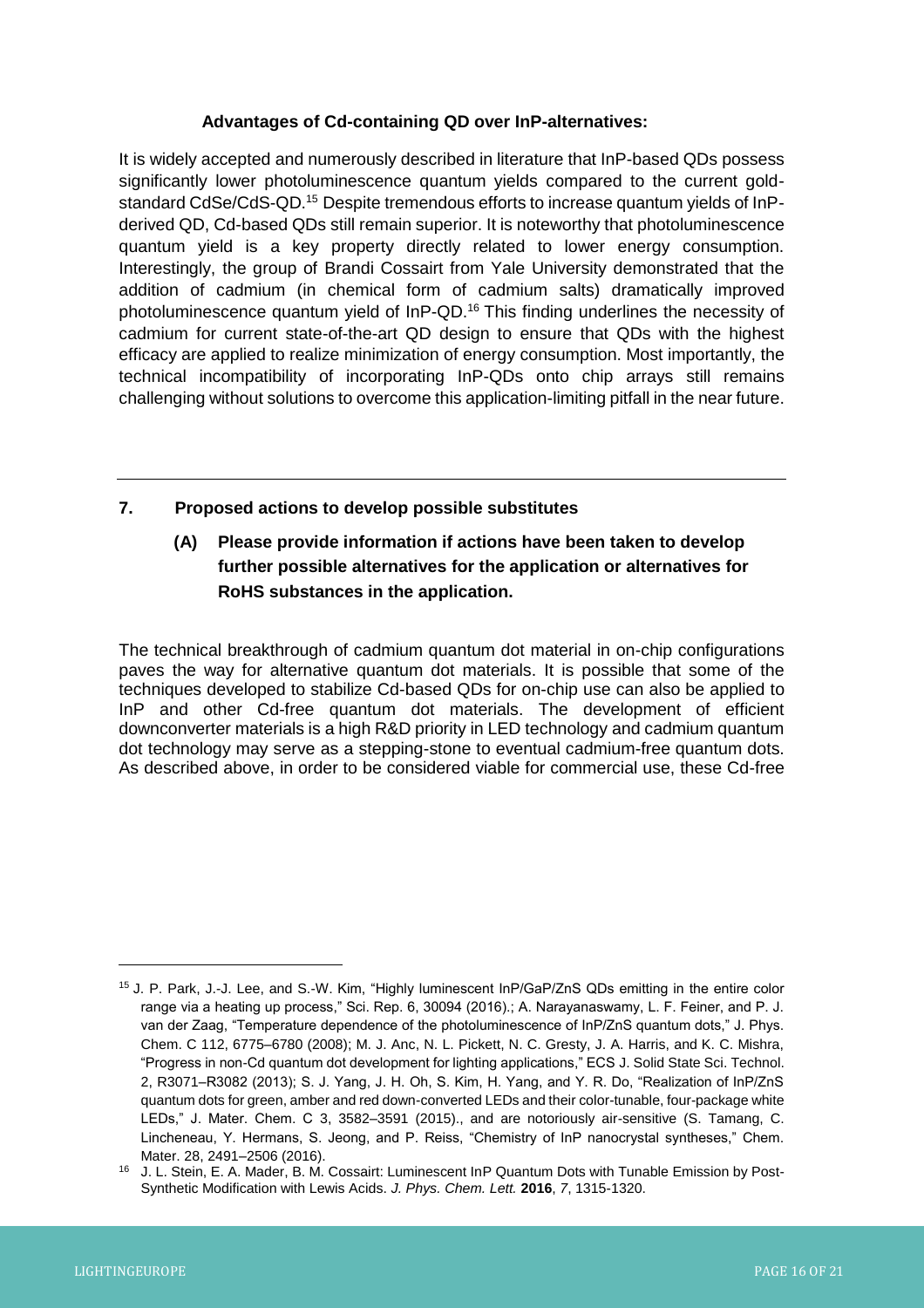alternatives must meet or exceed the efficiency and stability performance already proven for Cd-based QDs in on-chip configurations.

# **(B) Please elaborate what stages are necessary for establishment of possible substitute and respective timeframe needed for completion of such stages.**

In order to be considered viable for commercial use, Cd-free alternatives must meet or exceed the spectral efficiency, downconversion efficiency, and stability characteristics already demonstrated for Cd-based QDs in on-chip configurations. This is a daunting task for immature Cd-free compositional systems such as InP, and in fact some characteristics such as emission peak width (now >45nm for InP QDs) may be fundamentally (and not technically) limited by the material itself. All Cd-free QD alternatives will require a coating which limits oxidative and hydrolytic degradation reactions, but such coatings would not prevent intrinsic defects (such as vacancies) from forming. In short, based on reported progress to date, we anticipate that obtaining Cd-free QDs with parity performance to Cdbased QDs will take at least five years.

# **8. Justification according to Article 5(1)(a):**

### **(A) Links to REACH: (substance + substitute)**

- 1) Do any of the following provisions apply to the application described under (A) and (C)?
	- $\boxtimes$  Authorisation

|    | <b>SVHC</b>                                                                                                                            |
|----|----------------------------------------------------------------------------------------------------------------------------------------|
|    | Candidate list                                                                                                                         |
|    | Proposal inclusion Annex XIV                                                                                                           |
|    | Annex XIV                                                                                                                              |
|    | Restriction                                                                                                                            |
|    | Annex XVII                                                                                                                             |
|    | Registry of intentions                                                                                                                 |
|    | Registration                                                                                                                           |
| 2) | Provide REACH-relevant information received through the supply chain.<br>Name of document: N.A. Material will be below 1 metric tonne. |

#### **(B) Elimination/substitution:**

1. Can the substance named under 4.(A)1 be eliminated?

Yes. Consequences?

No. Justification:

At the moment, the only type of quantum dot that can be used in an on-chip configuration meeting the efficiency and reliability requirements is a cadmium containing quantum dot.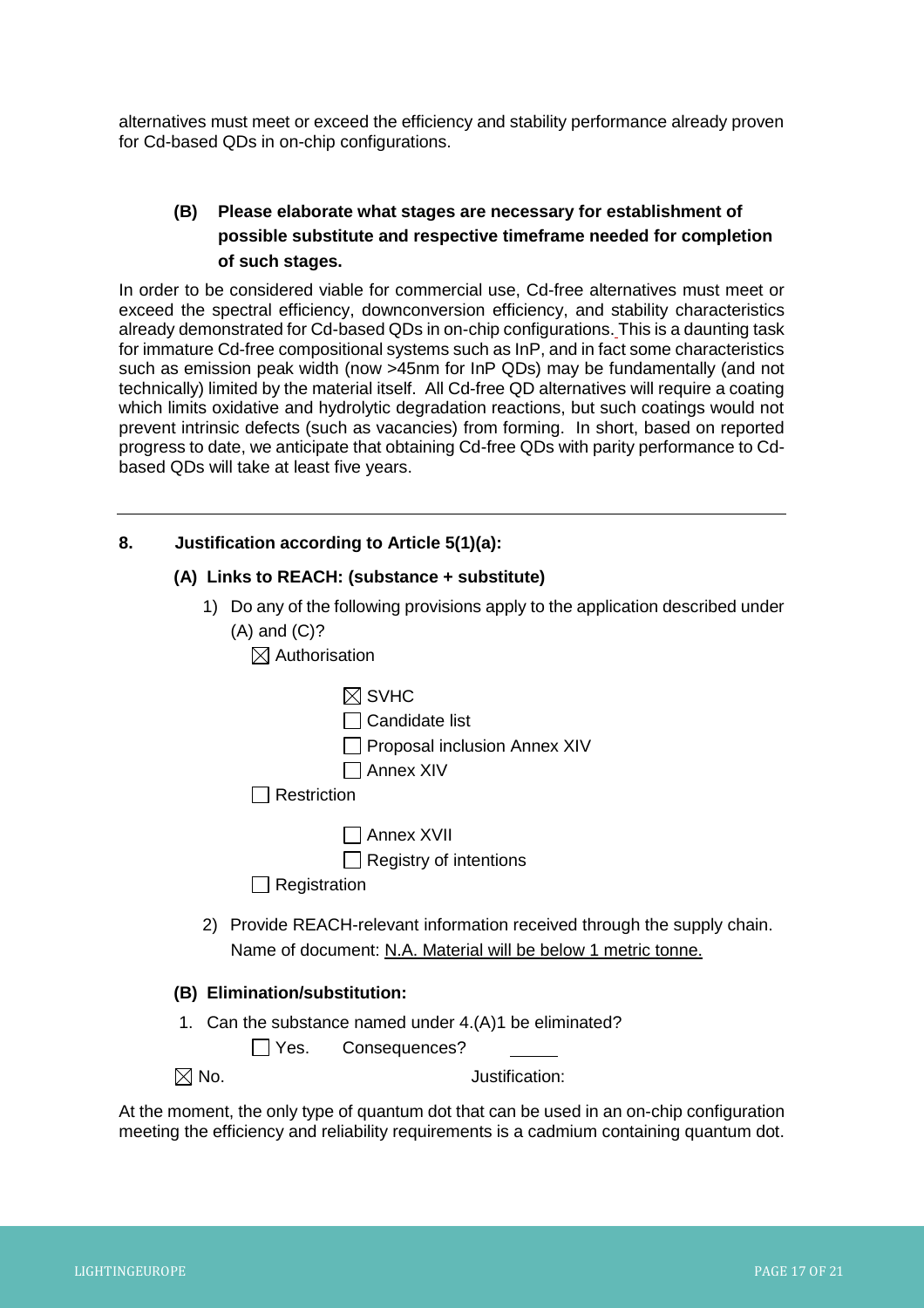2. Can the substance named under 4.(A)1 be substituted?

| $ $   Yes.      |                         |
|-----------------|-------------------------|
|                 | $\Box$ Design changes:  |
|                 | $\Box$ Other materials: |
|                 | $\Box$ Other substance: |
| $\boxtimes$ No. |                         |

Justification:

Given the current state of Cd-free QDs and their rate of development, it is estimated that they will be precluded from practical use in on-chip configurations for the next >5 years."<sup>17</sup> Measurements of LEDs made with these materials have been hindered by rapid degradation of the QD quantum yield and lifetime once blended into LED encapsulant silicones."<sup>18</sup>

- 3. Give details on the reliability of substitutes (technical data + information): See paragraph 6.
- 4. Describe environmental assessment of substance from 4.(A)1 and possible substitutes with regard to
	- 1) Environmental impacts: See LCA
	- 2) Health impacts:
	- 3) Consumer safety impacts:

# *Ad 2 and 3)*

Without exposure to the quantum dot, there is no health risk<sup>19</sup>. Similar to display products, quantum dot solid-state lighting products are not likely to be handled, mechanically treated, or otherwise modified by a consumer in such a way that cadmium could be released. The cadmium element is bound by covalent bonds within the semiconductor material, the semiconductor quantum dots themselves are in turn bound inside the carrier silicone matrix cured on top of the LED chip, thus forming an LED package, which is in turn integrated into the lamp or luminaire, so the risk of consumer exposure to cadmium during the use phase is extremely low. Similarly, exposure of consumers to cadmium released to the environment from these products as a consequence of end-of-life or recycling operations is very unlikely. We have performed leaching tests on LED packages that contain cadmium quantum dots. Cadmium could not be detected in the leachate, showing that the cadmium is securely bound inside the LED package.

In production, cadmium can be handled safely so as to pose no risk to workers. Cadmium is used in various production processes, e.g. for nickel-cadmium (NiCd) batteries, electrical contacts, and filter glass. Adequate measures are in place to safeguard workers

<sup>17</sup> Oeko 2016, p.74

<sup>18</sup> CREE Inc., Santa Barbara Technology Center, Consultation Questionnaire Regarding Cd Exemptions, submitted 11.1.2016, p. 5, available under: [http://rohs.exemptions.oeko.info/fileadmin/user\\_upload/RoHS\\_Pack\\_10/Cd\\_Quantum\\_Dot\\_Evaluation/](http://rohs.exemptions.oeko.info/fileadmin/user_upload/RoHS_Pack_10/Cd_Quantum_Dot_Evaluation/CREE__RoHS_Cd_exemption_consultation.pdf) CREE\_\_RoHS\_Cd\_exemption\_consultation.pdf

<sup>19</sup> [3M Display Materials & Systems Division, "Re: 1st Questionnaire Regarding CdQD Exemptions",](http://rohs.exemptions.oeko.info/fileadmin/user_upload/RoHS_Pack_10/Cd_QD_Exs_3M_DMSD_QDEF_RoHS_Excemption_1st_Questionnaire_PACK_10_20152610_.pdf) 2015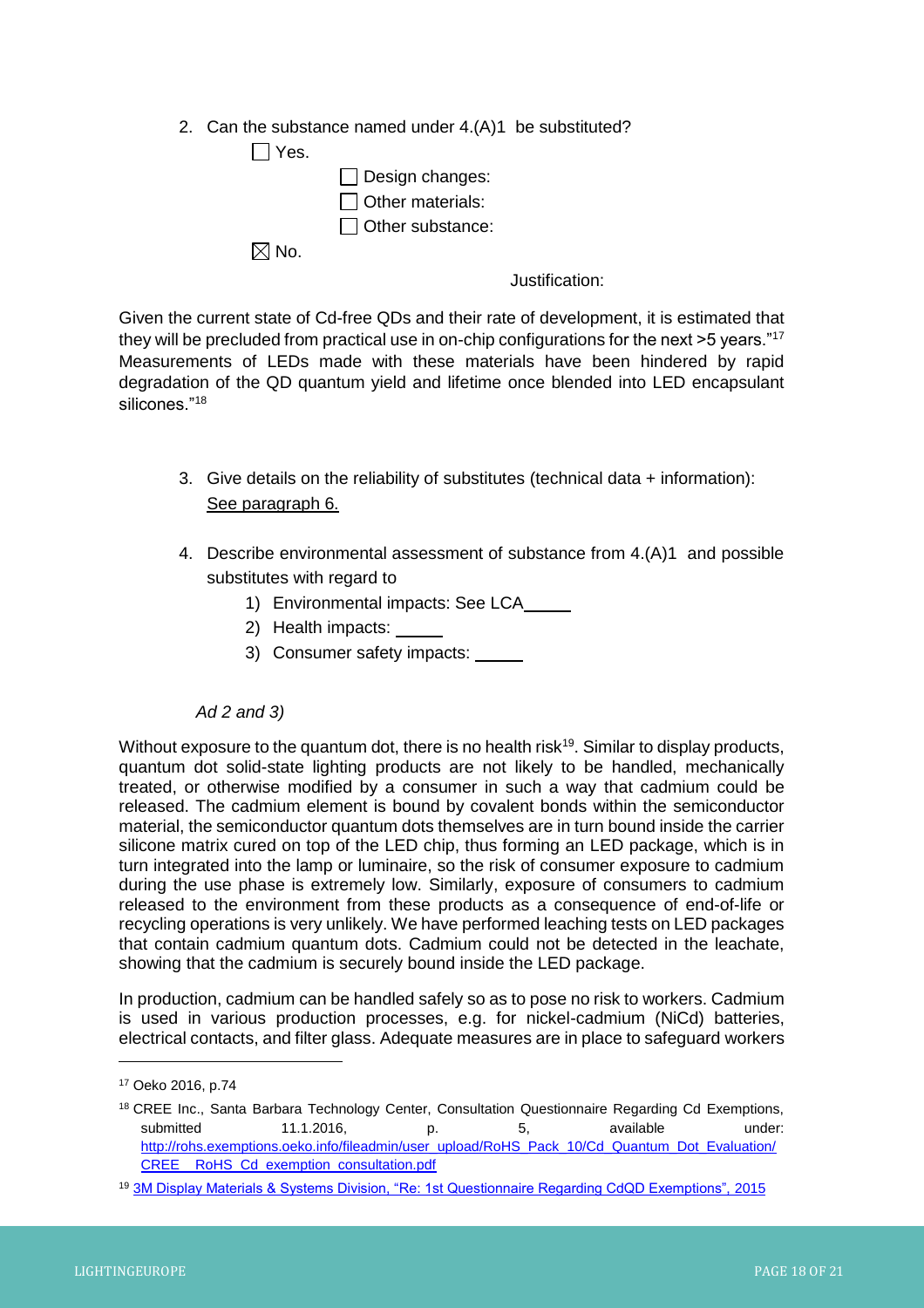in factories. The industry has extensive experience with handling dangerous substances and can do so safely.

| $\Rightarrow$ Do impacts of substitution outweigh benefits thereof? |
|---------------------------------------------------------------------|
| Please provide third-party verified assessment on this: See SEA     |

### **(C) Availability of substitutes:**

- a) Describe supply sources for substitutes: please see paragraph 6.
- b) Have you encountered problems with the availability? Describe: see paragraph 6.
- c) Do you consider the price of the substitute to be a problem for the availability?
	- $\Box$  Yes  $\boxtimes$  No
- d) What conditions need to be fulfilled to ensure the availability? See paragraph 6.

#### **(D) Socio-economic impact of substitution: SEA**

 $\Rightarrow$  What kind of economic effects do you consider related to substitution?  $\Box$  Increase in direct production costs

 $\Box$  Increase in fixed costs

Increase in overhead

 $\boxtimes$  Possible social impacts within the EU

 $\boxtimes$  Possible social impacts external to the EU

□ Other: \_\_\_\_\_

 $\Rightarrow$  Provide sufficient evidence (third-party verified) to support your statement:

#### **9. Other relevant information**

## **Please provide additional relevant information to further establish the necessity of your request:**

#### **Quantum dots (QD) toxicity studies:**

The assessment of QD toxicity for living organisms still remains somewhat difficult and confusing. A review article published by R. Hardman from Duke University in North Carolina, USA clearly highlights that QD toxicity is strongly influenced by a wide variety of physicochemical properties as well as environmental factors. Combined with the lack of standardized testing procedures, there are discrepancies in scientific literature with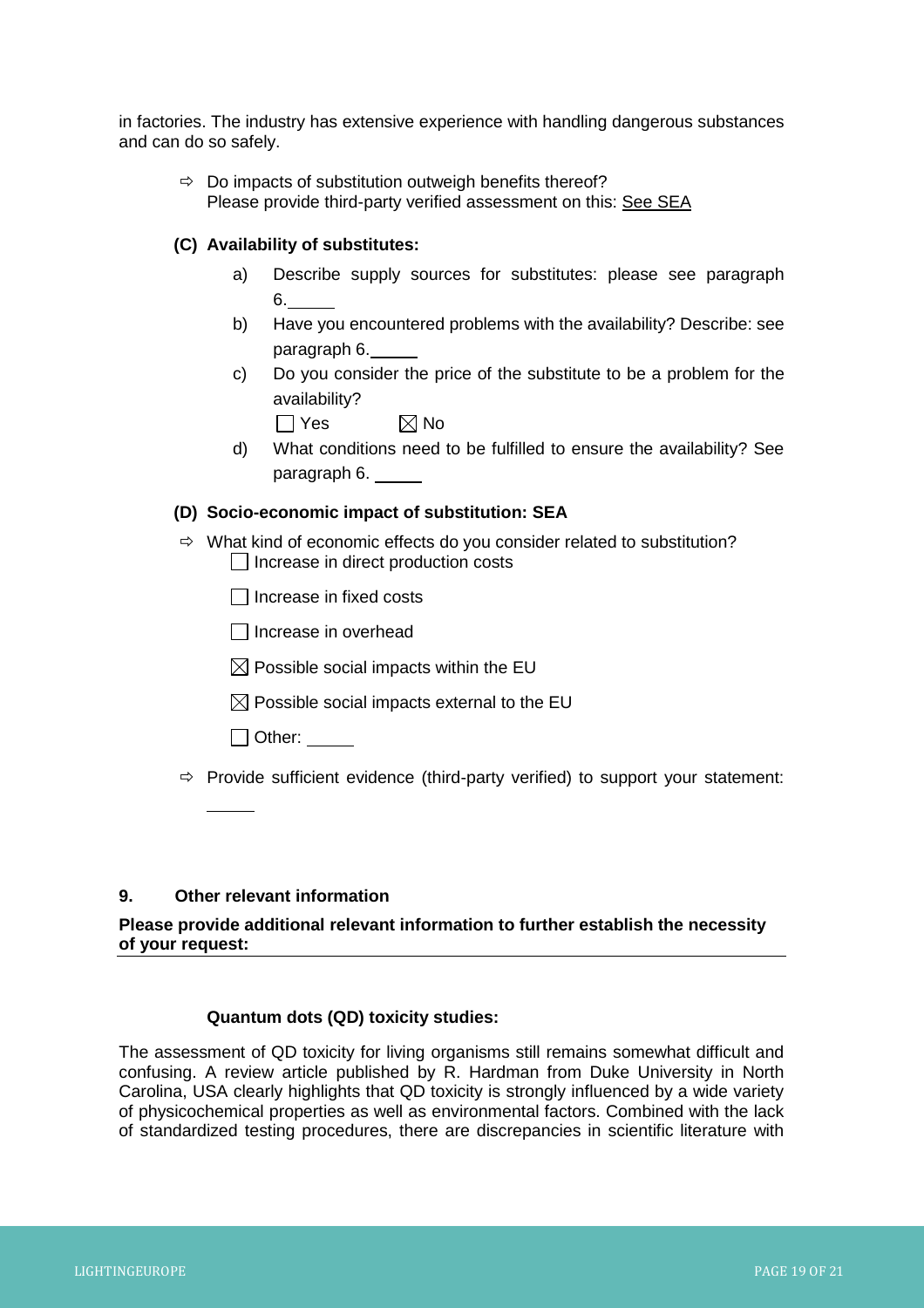<span id="page-19-0"></span>respect to health risks derived from QD<sup>20</sup>. Referring to toxicity studies of cadmiumcontaining QD on cells conducted by Hanaki *et al.<sup>21</sup>*, Voura *et al.<sup>22</sup>*, Jaiswal *et al.<sup>23</sup>*, Chen *et al.<sup>24</sup>* as well as toxicity studies on rodents conducted by Larson *et al.<sup>25</sup>*, Voura *et al.[22](#page-19-0)* , Balou *et al.<sup>26</sup>*, and Derfus *et al.<sup>27</sup>*, no toxic effects were determined.

Furthermore, numerous scientific publications are available putting QD in the spotlight for consideration as potential platform for various biological and human medical applications (therapeutics/diagnostics).

# Human Centric Lighting

Human Centric Lighting supports health, well-being and performance of humans by combining visual, biological and emotional benefits of light. Light has been known for a long time to enable sight, safety and orientation. However, light is not limited to facilitate vision, it has the potential to achieve far more than this. Science has shown that light facilitates powerful non-visual effects on humans. Light has the ability to improve cognitive performance, it can energize, increase alertness or ease relaxation. It can improve mood, as well as stabilize the sleep-wake cycle of people. Therefore, it can be understood that light impacts people's wellbeing and performance. In fact, the true value of light lies in the combination of excellent visual, biological and emotional effects of light.<sup>28</sup> The narrow bandwidth of quantum dots increases the design freedom and efficiency of human centric lighting (HCL) spectra<sup>29</sup>

Other relevant information on QD lighting applications submitted during the consultation on Exemption 39.

Lumileds Germany GmbH, Input for stakeholder consultation for RoHS exemption requests, submitted 08.01.2016, available at [http://rohs.exemptions.oeko.info/fileadmin/user\\_upload/RoHS\\_Pack\\_10/Cd\\_Quantum\\_](http://rohs.exemptions.oeko.info/fileadmin/user_upload/RoHS_Pack_10/Cd_Quantum_Dot_Evaluation/Lumileds_20160108_LCA_Results_final.pdf)

Dot Evaluation/Lumileds 20160108 LCA Results final.pdf

 $\overline{a}$ <sup>20</sup> R. Hardman: A Toxicologic Review of Quantum Dots: Toxicity Depends on Physicochemical and Environmental Factors. *Environmental Health Perspectives* **2006**, *114*, 165-172.

<sup>21</sup> K.-I. Hanaki, A. Momo, T. Oku, A. Komoto, S. Maenosono, Y. Yamaguchi: Semiconductor quantum dot/albumin complex is a long-life and highly photostable endosome marker. *Biochem. Biophys. Res. Commun*. **2003**, *302*, 496-501.

<sup>22</sup> E. B. Voura, J. K. Jaiswal, H. Mattoussi, M. S. Simon: Tracking metastatic tumor cell extravasation with quantum dot nano-crystals and fluorescence emission-scanning microscopy. *Nat. Med.* **2004**, *10*, 993- 998.

<sup>23</sup> J. K. Jaiswal, H. Mattoussi, J. M. Mauro, S. M. Simon: Long-term multiple color imaging of live cells using quantum dot bioconjugates. *Nat. Biotechnol.* **2003**, *21*, 47–51.

<sup>&</sup>lt;sup>24</sup> F. Q. Chen, D. Gerion: Fluorescent CdSe/ZnS nanocrystalpeptide conjugates for long-term, nontoxic imaging and nuclear targeting in living cells. *Nano. Lett.* **2004**, *4*, 1827–1832.

<sup>25</sup> D. R. Larson, W. R. Zipfel, R. M. Williams, S. W. Clark, M. P. Bruchez, F. W. Wise: Water-soluble quantum dots for multiphoton fluorescence imaging in vivo. *Science* **2003**, *300*, 1434–1436.

<sup>&</sup>lt;sup>26</sup> B. Ballou, B. C. Lagerholm, L. A. Ernst, M. P. Bruchez, A. S. Waggoner: Noninvasive imaging of quantum dots in mice. *Bioconjugate Chem*. **2004**, *15*, 79–86.

<sup>27</sup> A. Derfus: Probing the cytotoxicity of semiconductor quantum dots. *Nano. Lett.* **2004**, *4*, 11–18.

<sup>28</sup> [http://lightingeurope.org/images/publications/position](http://lightingeurope.org/images/publications/position-papers/LightingEurope_and_IALD_Position_Paper_on_Human_Centric_Lighting_-_February_2017.pdf)[papers/LightingEurope\\_and\\_IALD\\_Position\\_Paper\\_on\\_Human\\_Centric\\_Lighting\\_-\\_February\\_2017.pdf](http://lightingeurope.org/images/publications/position-papers/LightingEurope_and_IALD_Position_Paper_on_Human_Centric_Lighting_-_February_2017.pdf)

<sup>29</sup> H.C. Yoon, J.H. Oh, S. Lee, J.B. Park, Y.R. Do: Circadian-tunable Perovskite Quantum Dot-based Down-

Converted Multi-Package White LED with a Color Fidelity Index over 90, <http://www.nature.com/articles/s41598-017-03063-7>**2017**